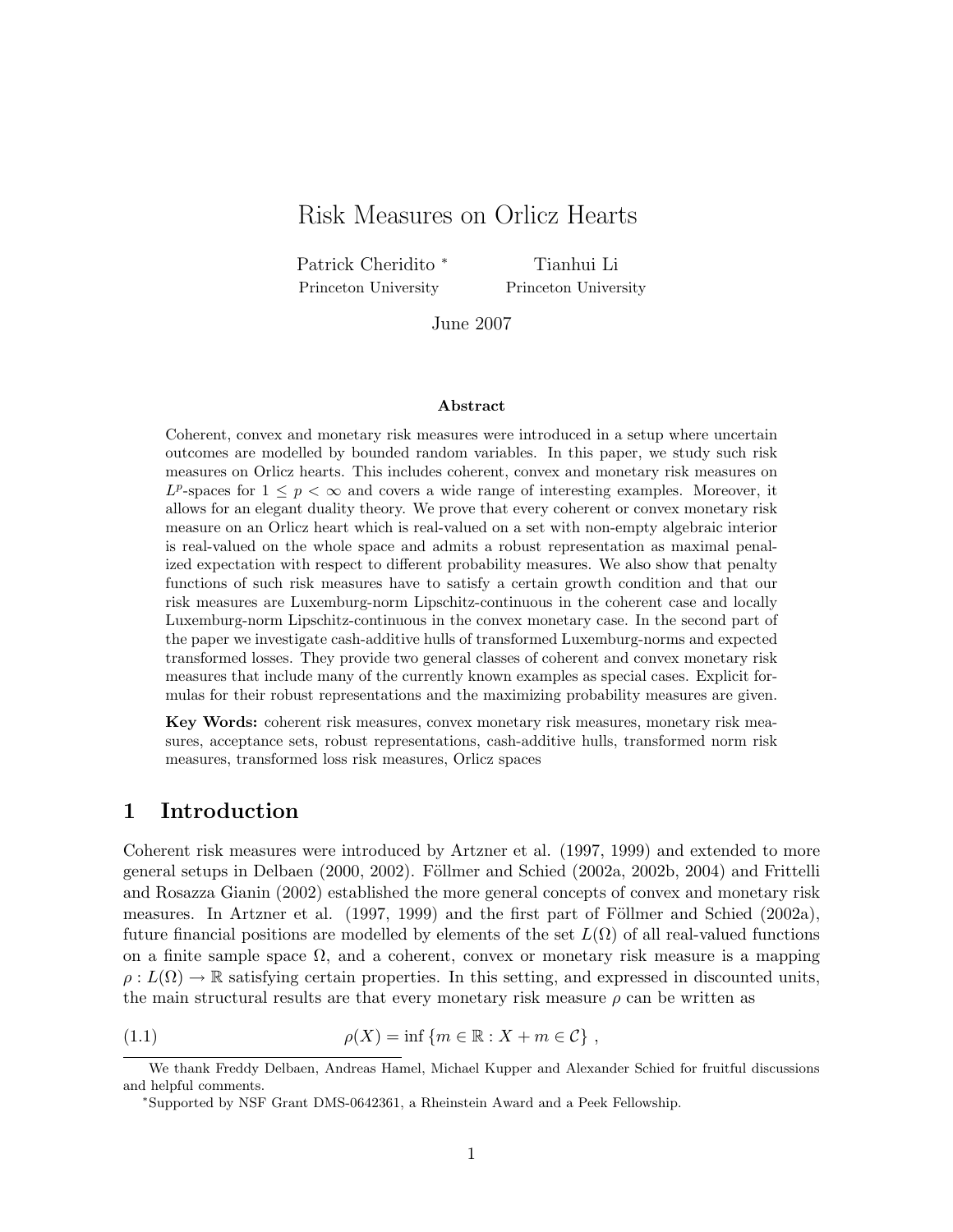for the set of acceptable positions  $\mathcal{C} := \{X \in L(\Omega) : \rho(X) \leq 0\}$ , and every convex monetary risk measure has a convex dual representation of the form

(1.2) 
$$
\rho(X) = \sup_{\mathbb{Q} \in \mathcal{D}} \{ \mathbb{E}_{\mathbb{Q}} \left[ -X \right] - \gamma(\mathbb{Q}) \},
$$

where D denotes the set of all probability measures on  $\Omega$  and  $\gamma$  is a function from D to  $(-\infty, \infty]$ . If  $\rho$  is coherent, then  $\gamma$  can be chosen so that it only takes the values 0 or  $\infty$ , and (1.2) reduces to

(1.3) 
$$
\rho(X) = \sup_{\mathbb{Q} \in \mathcal{Q}} E_{\mathbb{Q}} [-X],
$$

for the set  $\mathcal{Q} := \{ \mathbb{Q} \in \mathcal{D} : \gamma(\mathbb{Q}) = 0 \}.$ 

The economic interpretation of (1.1) is that  $\rho(X)$  is the minimal amount of cash which has to be added to a position  $X$  to make it acceptable. Its proof is elementary, and it easily generalizes to more general setups. (1.2) can be viewed as a robust expectation with respect to different probability measures. The penalty function  $\gamma$  gives different probability measures varying impact in the formula (1.2) because, for example, some of them might be more plausible than others. The standard proofs of the robust representations (1.2) and (1.3) in the literature are based on the separating hyperplane theorem and become more involved in more general frameworks. Also, the form of the representations can slightly change when the set of financial positions X is different from  $L(\Omega)$ . So far, the most extensively studied cases have been  $L^{\infty}$ over a probability space and  $\mathcal{L}^{\infty}$  over a measurable space; see, for instance, Delbaen (2000, 2002), Kusuoka (2001), Föllmer and Schied (2002a, 2002b, 2004), Frittelli and Rosazza Gianin  $(2005)$ , Krätschmer  $(2005)$ , Jouini et al.  $(2006)$ . In this case, general robust representations like  $(1.2)$  and  $(1.3)$  involve finitely additive measures. To reduce them to suprema over  $\sigma$ -additive measures, additional continuity assumptions are needed.

However, most models in finance and insurance mathematics involve unbounded random variables. Therefore, it is natural to study risk measures on bigger sets than  $L^{\infty}$  or  $\mathcal{L}^{\infty}$ . In Delbaen (2002) and Cheridito et al. (2006) coherent and convex monetary risk measures on  $L^0$  are investigated and it is shown that to have non-trivial examples, one has to allow them to take values at least in  $(-\infty, \infty]$ . Frittelli and Rosazza Gianin (2002, 2004) provide robust representations for real-valued risk measures on  $L^p$ -spaces. Cherny (2006) studies risk measures on  $L^0$  that take values in  $[-\infty, \infty]$  and then introduces subspaces on which they are real-valued. Rockafellar et al. (2006) contains a section on  $(-\infty, \infty]$ -valued coherent risk measures on  $L^2$  and their relations to deviation measures. Ruszczyński and Shapiro (2006) discuss  $[-\infty, \infty]$ -valued risk measures on general vector spaces. Delbaen (2006) shows that when a real-valued risk measure is defined on a solid, rearrangement invariant vector space of random variables that contains  $L^{\infty}$ , then this space can only contain integrable random variables. For risk measures for unbounded stochastic processes, we refer to Cheridito et al. (2006) and the references therein.

In this paper we study  $(-\infty,\infty]$ -valued coherent, convex and monetary risk measures on maximal subspaces of Orlicz classes. Following Edgar and Sucheston (1992), we call such spaces Orlicz hearts. They include all  $L^p$ -spaces for  $1 \leq p < \infty$  and allow for an elegant duality theory without additional continuity assumptions. The structure of the paper is as follows: In Section 2, we introduce the notation and give the basic definitions. In Section 3, we discuss the relation of monetary risk measures for unbounded random variables with their acceptance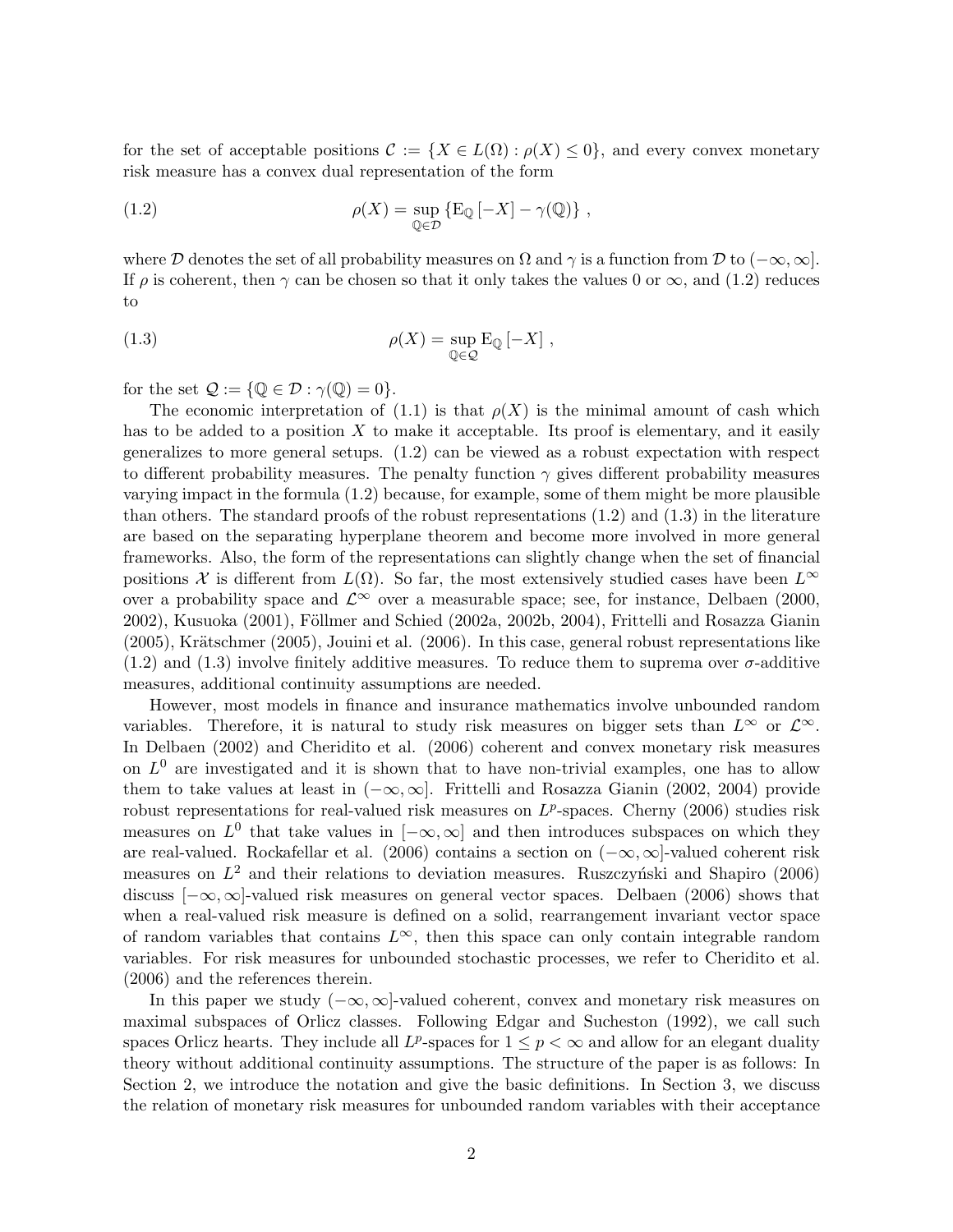sets. In Section 4, we show that every coherent or convex monetary risk measure on an Orlicz heart that is real-valued on a set with non-empty algebraic interior is automatically real-valued on the whole space and admits a robust representation of the form  $(1.3)$  or  $(1.2)$  such that the supremum is attained. We also give the general form of a penalty function in this setup and show that all our risk measures are Luxemburg-norm Lipschitz-continuous in the coherent case and locally Luxemburg-norm Lipschitz-continuous in the convex monetary case. In Section 5, we discuss two general classes of examples. The first one consists of convex monetary risk measures derived from transformed Luxemburg norms, the second one of convex monetary risk measures related to expected transformed losses. Both contain many well-known examples as special cases. We give explicit formulas for their robust representations and the maximizing probability measures.

## 2 Notation and definitions

Let  $(\Omega, \mathcal{F}, \mathbb{P})$  be a probability space. In the whole paper, equalities and inequalities between random variables are understood in the P-almost sure sense.  $L^0$  denotes the space of all real-valued random variables on  $(\Omega, \mathcal{F})$ , where two random variables are identified if they are P-almost surely equal.

**Definition 2.1** Let X be a linear subspace of  $L^0$  that contains all constants. We call a mapping  $\rho: \mathcal{X} \to (-\infty, \infty]$  a monetary risk measure on X if it has the following three properties:

(F) Finiteness at 0:  $\rho(0) \in \mathbb{R}$ 

(M) **Monotonicity:**  $\rho(X) \ge \rho(Y)$  for all  $X, Y \in \mathcal{X}$  such that  $X \le Y$ 

(T) Translation property:  $\rho(X + m) = \rho(X) - m$  for all  $X \in \mathcal{X}$  and  $m \in \mathbb{R}$ 

We call a monetary risk measure convex if it also satisfies

(C) Convexity:  $\rho(\lambda X + (1 - \lambda)Y) \leq \lambda \rho(X) + (1 - \lambda) \rho(Y)$  for all  $X, Y \in \mathcal{X}$  and  $\lambda \in (0, 1)$ 

A convex monetary risk measure is called coherent if it fulfills

(P) **Positive homogeneity:**  $\rho(\lambda X) = \lambda \rho(X)$  for all  $X \in \mathcal{X}$  and  $\lambda \in \mathbb{R}_+$ 

Elements of X describe discounted future net worths. The number  $\rho(X)$  is understood as a capital requirement for X. Note that (F), (M) and (T) imply that  $\rho$  is real-valued on  $L^{\infty}$ .  $(M)$  means that the capital requirement for X should be greater than for Y if it is clear that X will be smaller than Y in (P-almost) every state of the world. (T) says that adding a constant amount of money m to a position X should reduce the capital requirement for X by m. Under  $(C)$ , the capital requirement for the convex combination of two positions does not exceed the convex combination of the separate capital requirements. If (P) holds, then capital requirements scale linearly when net worths are multiplied with non-negative constants and (C) is equivalent to

(S) **Subadditivity:**  $\rho(X + Y) \leq \rho(X) + \rho(Y)$  for all  $X, Y \in \mathcal{X}$ .

The interpretation of (S) is that the capital requirement for an aggregated discounted net worth  $X + Y$  should not exceed the sum of the capital requirement for X plus the capital requirement for Y . For a more detailed discussion of the economic interpretations of these axioms we refer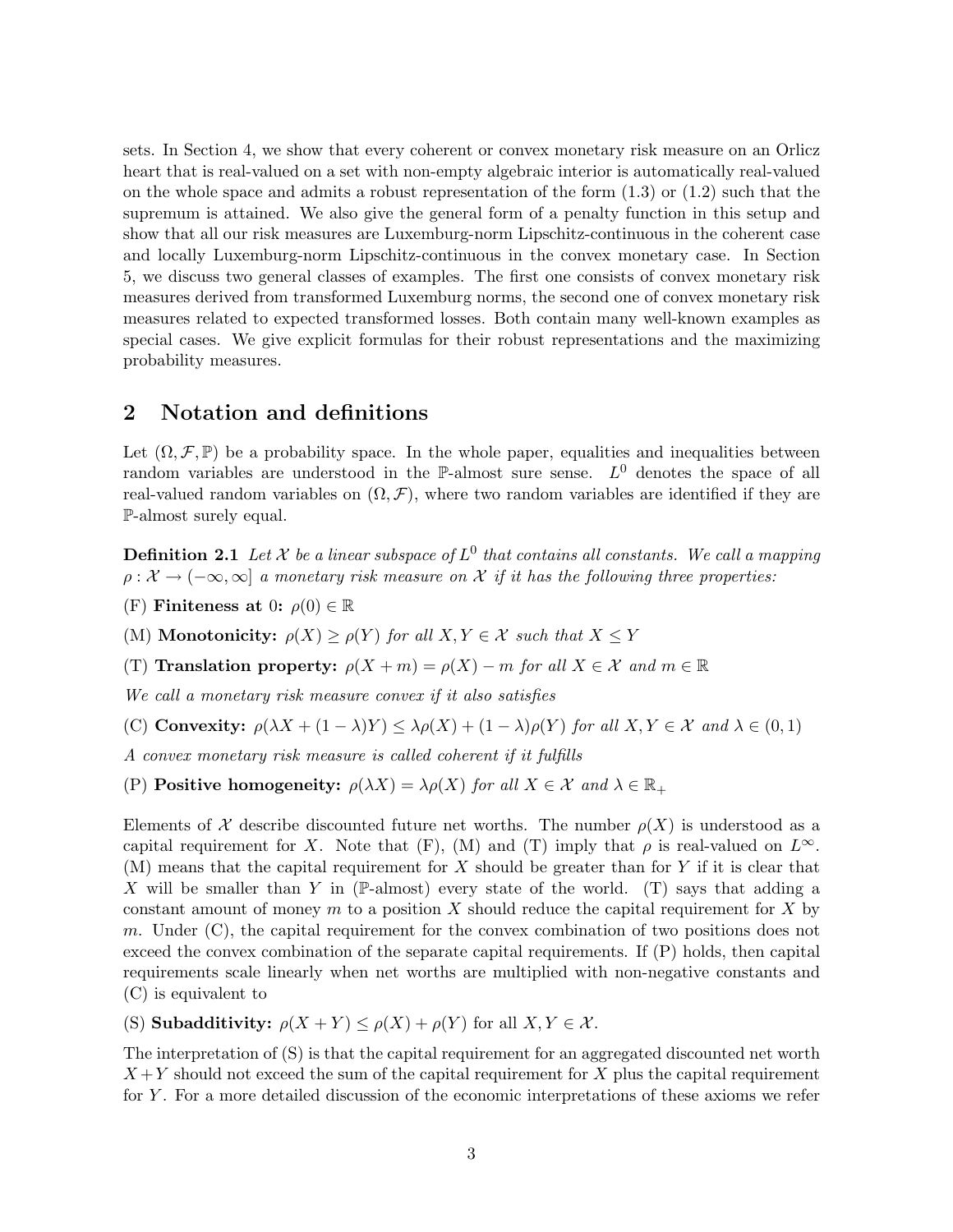to Artzner et al.  $(1997, 1999)$ , Föllmer and Schied  $(2002a, 2002b, 2004)$ , and Frittelli and Rosazza Gianin (2002). Relations to pricing and hedging in incomplete markets can be found in Carr et al.  $(2001)$ , Jaschke and Küchler  $(2001)$ , and Staum  $(2004)$ .

### 3 Acceptance sets

In this section, we give relations of monetary risk measures to their acceptance sets. The situation is mostly parallel to the one in the case of bounded random variables. But some slight adjustments have to be made.

**Definition 3.1** Let X be a linear subspace of  $L^0$  containing the constants. The acceptance set of a monetary risk measure  $\rho : \mathcal{X} \to (-\infty, \infty]$  is given by

$$
\mathcal{C} := \{ X \in \mathcal{X} : \rho(X) \leq 0 \} .
$$

The following two propositions give connections between risk measures and certain sets of random variables. As usual, we use the convention inf  $\emptyset = \infty$ .

**Proposition 3.2** Let X be a linear subspace of  $L^0$  containing the constants and  $\rho : X \rightarrow$  $(-\infty, \infty]$  a monetary risk measure with acceptance set C. Then

(3.1) 
$$
\rho(X) = \inf \{ m \in \mathbb{R} : X + m \in \mathcal{C} \}, \quad X \in \mathcal{X},
$$

and  $C$  has the following properties:

(i) inf  $\{m \in \mathbb{R} : m \geq Z \text{ for some } Z \in \mathcal{C} \} \in \mathbb{R}$ 

(ii) For all  $X \in \mathcal{X}$ , inf  $\{m \in \mathbb{R} : X + m \geq Z \text{ for some } Z \in \mathcal{C} \} \in (-\infty, \infty]$ 

(iii) For all  $X \in \mathcal{C}$ , the set  $\{Y \in \mathcal{X} : Y \geq X\}$  is contained in  $\mathcal{C}$ 

(iv) If  $(X^n)_{n\geq 1}$  is a sequence in C such that  $||X^n - X||_{\infty} \to 0$  for an  $X \in \mathcal{X}$ , then  $X \in \mathcal{C}$ 

Moreover, if  $\rho$  is convex, then so is C. If  $\rho$  is coherent, then C is a convex cone. If  $\rho$  is realvalued, then  $C$  has the following property:

(v) For all  $X \in \mathcal{X}$ , inf  $\{m \in \mathbb{R} : X + m \geq Z \text{ for some } Z \in \mathcal{C} \} \in \mathbb{R}$ 

*Proof.* (3.1) follows from the translation property  $(T)$ . (iii) is a consequence of  $(M)$ . It implies that for all  $X \in \mathcal{X}$ ,

$$
(3.2) \qquad \{m \in \mathbb{R} : X + m \ge Z \text{ for some } Z \in \mathcal{C}\} = \{m \in \mathbb{R} : X + m \in \mathcal{C}\}.
$$

This together with (3.1) and (F), yields (i) and (ii). As for (iv), if  $||X^n - X||_{\infty} \to 0$  for a sequence  $(X^n)_{n\geq 1}$  in C, then there exists for all  $\varepsilon > 0$  an  $n \geq 1$  such that  $X \geq X^n - \varepsilon$ , and therefore,  $\rho(X) \leq \rho(X^n) + \varepsilon \leq \varepsilon$ . This shows that X must be in C. That C inherits convexity from  $\rho$  and is a convex cone if  $\rho$  is coherent, is obvious. If  $\rho$  is real-valued, then (v) follows from  $(3.1)$  and  $(3.2)$ .

**Proposition 3.3** Let X be a linear subspace of  $L^0$  containing the constants and B a subset of  $\mathcal X$  with the properties (i) and (ii) of Proposition 3.2. Then

$$
\rho(X) = \inf \{ m \in \mathbb{R} : X + m \ge Z \text{ for some } Z \in \mathcal{B} \}
$$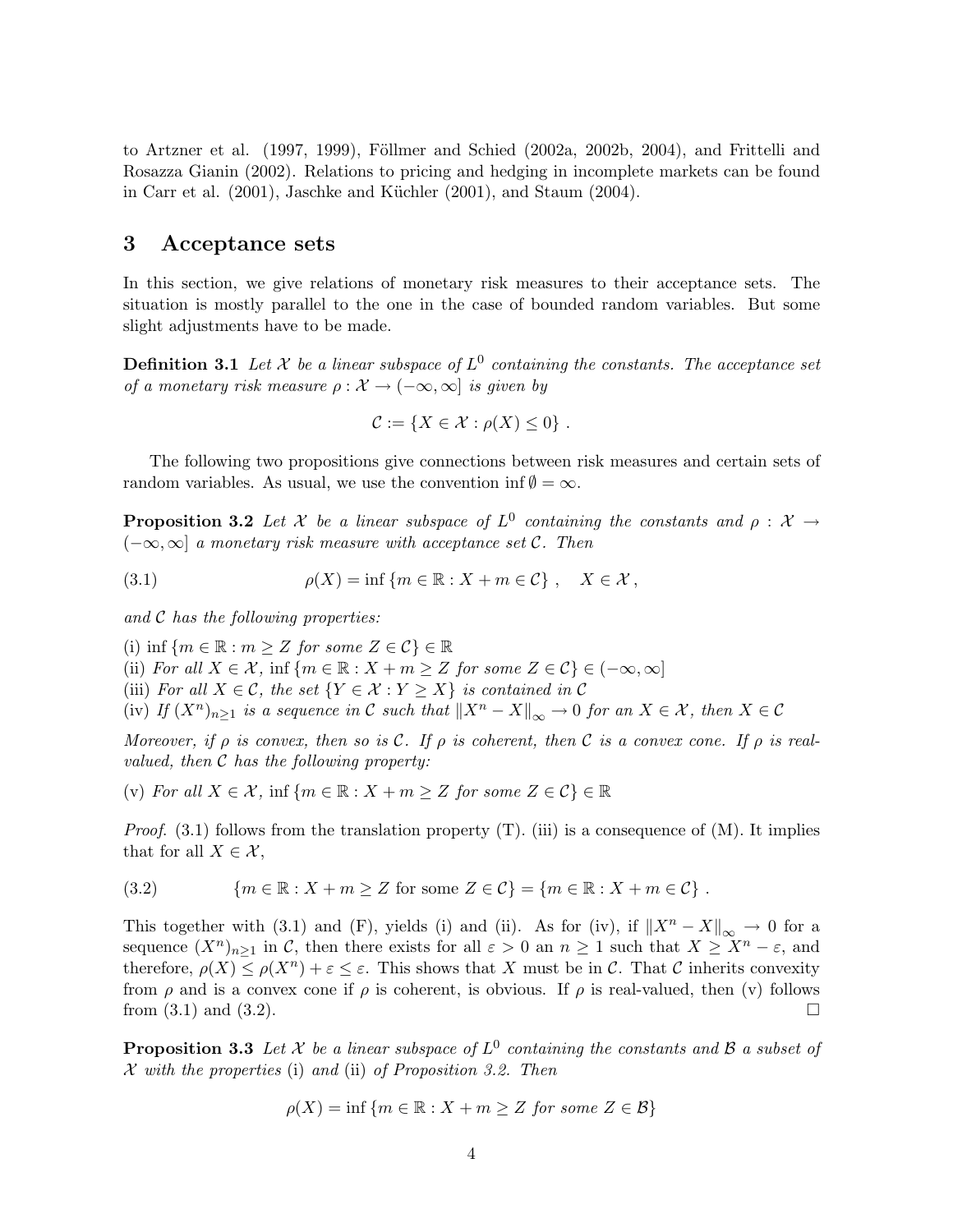defines a monetary risk measure on X whose acceptance set C is the smallest subset of X that contains B and satisfies (iii)–(iv) of Proposition 3.2. If B is convex, then so is  $\rho$ . If B is a convex cone, then  $\rho$  is coherent. If  $\beta$  satisfies condition (v) of Proposition 3.2, then  $\rho$  is real-valued.

*Proof.* It is clear that  $\rho$  is a monetary risk measure and that B is contained in C. Moreover, for each  $X \in \mathcal{C}$  and  $n \geq 1$ , there exists  $Z^n \in \mathcal{B}$  such that  $X + 1/n \geq Z^n$ . This shows that  $\mathcal{C}$  is contained in every subset of X containing  $\beta$  and satisfying (iii)–(iv) of Proposition 3.2. That  $\rho$  is convex when  $\beta$  is so, coherent when  $\beta$  is a convex cone, and real-valued when  $\beta$  satisfies (v) of Proposition 3.2 is obvious.  $\Box$ 

### 4 Robust representations

In this section we give robust representation results for coherent and convex monetary risk measures on Orlicz hearts that are real-valued on a set with non-empty algebraic interior. An important ingredient in our argumentation is the fact that on a wide class of ordered topological vector spaces, continuity and subdifferentiability of convex functionals can be derived from monotonicity. To different extents this is also exploited for the representation of convex functionals in Cheridito et al. (2004), Ruszczyński and Shapiro (2006), Biagini and Frittelli (2006), Delbaen (2006). Here, we combine it with the special structure of Orlicz hearts to derive a complete dual characterization of coherent and convex monetary risk measures on Orlicz hearts that are real-valued on a set with non-empty algebraic interior.

#### 4.1 Monotone functionals on Banach lattices

We first prove two results for monotone functionals on Banach lattices. The first one only needs monotonicity. The second one shows continuity, subdifferentiability and dual representability for monotone convex functionals. For a function f from a Banach lattice X to  $(-\infty, \infty]$ , we denote

$$
\mathrm{dom}\, f := \{ x \in \mathcal{X} : f(x) \in \mathbb{R} \} ,
$$

and we call f increasing if  $f(x) \ge f(y)$  for  $x \ge y$ . A subset U of X is an algebraic neighborhood of  $x \in \mathcal{X}$  if for every  $y \in \mathcal{X}$ , there exists an  $\varepsilon > 0$  such that  $x + ty \in U$  for all  $0 \le t \le \varepsilon$ . The algebraic interior core(A) of a subset A of X consists of all  $x \in A$  that have an algebraic neighborhood contained in  $A$ . In every topological vector space, a neighborhood of  $x$  is also an algebraic neighborhood of x. Therefore the interior  $\text{int}(A)$  of a subset A of a topological vector space is contained in its algebraic interior  $\text{core}(A)$ . For increasing functionals on Banach lattices the following holds:

**Lemma 4.1** If f is an increasing function from a Banach lattice X to  $(-\infty, \infty]$ , then  $\operatorname{core}(\operatorname{dom} f) = \operatorname{int}(\operatorname{dom} f).$ 

*Proof.* Since  $int(A) \subset core(A)$  for every subset A of X, we just have to show core(dom f)  $\subset$ int(dom f). By way of contraction, assume that f is real-valued on an algebraic neighborhood of  $x \in \mathcal{X}$  but not on a neighborhood of x. Then, there exist elements  $y_n \in \mathcal{X}$ ,  $n \geq 1$  with norm  $||y_n|| \leq 4^{-n}$  and  $f(x+y_n) = \infty$ . The elements  $y_n^+$  still satisfy  $||y_n^+|| \leq 4^{-n}$  and  $f(x+y_n^+) = \infty$ .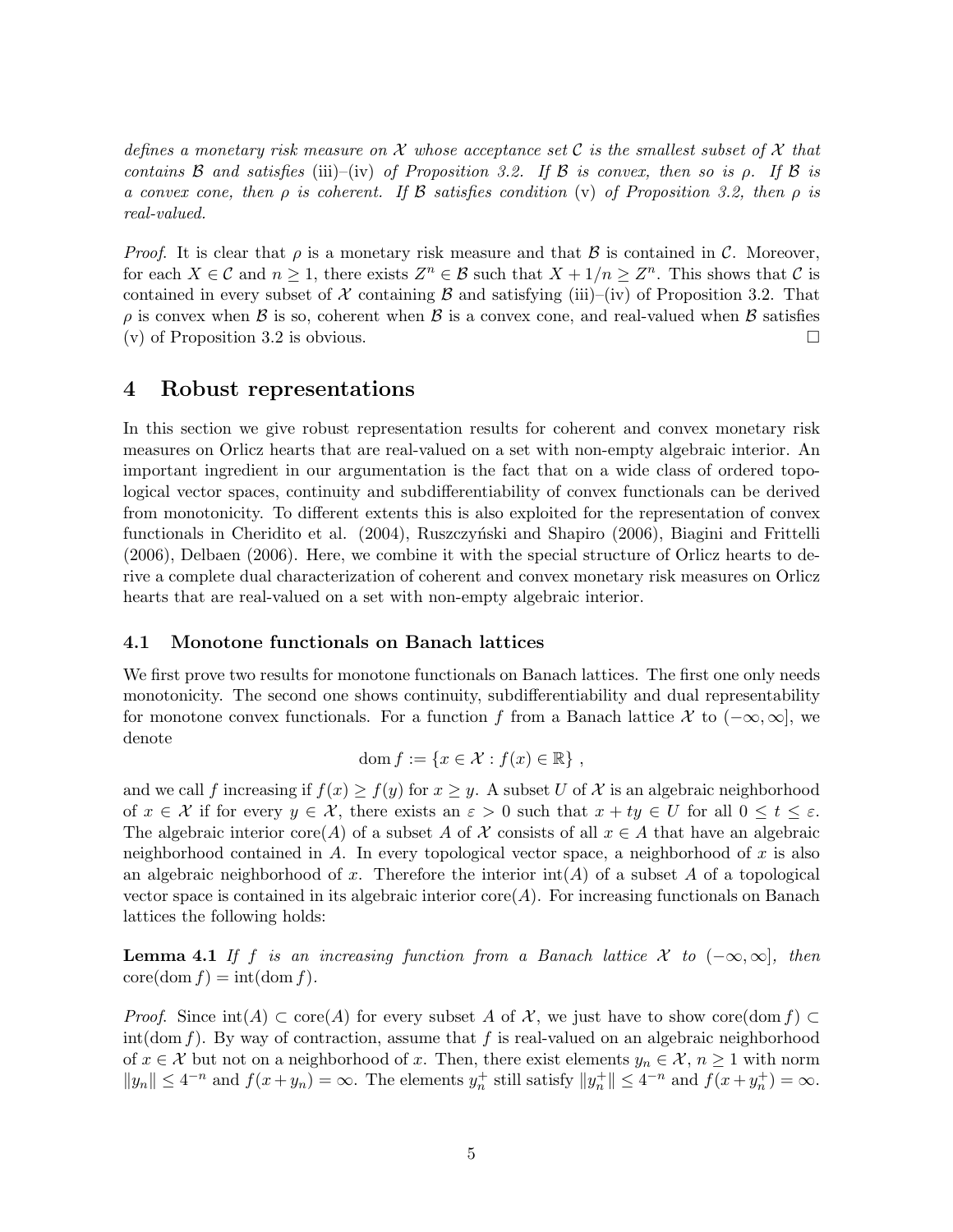Define  $y := \sum_{n\geq 1} 2^n y_n^+$ . By assumption, there exists an  $\varepsilon > 0$  such that  $f(x + \varepsilon y) \in \mathbb{R}$ . It follows that for all *n* with  $\varepsilon 2^n \geq 1$ , we have

$$
\infty > f(x + \varepsilon y) \ge f(x + \varepsilon 2^n y_n^+) \ge f(x + y_n^+) = \infty.
$$

But this is absurd. So, there has to exist a neighborhood of x on which f is real-valued.  $\Box$ 

A convex function f from a topological vector space X to  $[-\infty, \infty]$  is said to be proper if  $f(x) < \infty$  for at least one  $x \in \mathcal{X}$  and  $f(x) > -\infty$  for all  $x \in \mathcal{X}$ . We call it subdifferentiable at  $x \in \mathcal{X}$  if  $f(x) \in \mathbb{R}$  and there exists an element  $x^*$  in the topological dual  $\mathcal{X}^*$  of  $\mathcal{X}$  such that  $x^*(y) \le f(x+y) - f(x)$  for all  $y \in \mathcal{X}$ . For every proper convex function f, the conjugate

$$
f^*(x^*) := \sup_{x \in \mathcal{X}} \{ x^*(x) - f(x) \}
$$

is a  $\sigma(\mathcal{X}^*, \mathcal{X})$ -lower semicontinuous, convex function from  $\mathcal{X}^*$  to  $(-\infty, \infty]$ . It is immediate from the definition of  $f^*$  that

$$
f(x) \ge f^{**}(x) := \sup_{x^* \in \mathcal{X}^*} \{x^*(x) - f^*(x^*)\}
$$
 for all  $x \in \mathcal{X}$ .

Moreover,

(4.1) 
$$
f(x) = \max_{x^* \in \mathcal{X}^*} \{x^*(x) - f^*(x^*)\}.
$$

for all  $x \in \mathcal{X}$  where f is subdifferentiable.

As a consequence of Lemma 4.1, we get the following refinement of Proposition 3.1 of Ruszczyński and Shapiro (2006):

**Theorem 4.2** Let f be an increasing, convex function from a Banach lattice X to  $(-\infty, \infty]$ . Then for all  $x \in \text{core}(\text{dom } f)$  the following hold:

- (i) There exists a neighborhood of x on which f is Lipschitz-continuous with respect to the norm on X
- (ii)  $f$  is subdifferentiable at  $x$
- (iii)  $f(x) = \max_{x^* \in \mathcal{X}^*} \{x^*(x) f^*(x^*)\}$

*Proof.* By Lemma 4.1, every  $x \in \text{core}(\text{dom } f)$  has a neighborhood contained in dom f. So it follows from Proposition 3.1 of Ruszczyński and Shapiro (2006) that f is continuous and subdifferentiable at x. This proves (ii). (iii) is a consequence of (ii) and (4.1). Since f is continuous at x, there exists a neighborhood of x on which f is bounded and (i) follows from Corollary 2.2.12 in Zălinescu (2002).  $\Box$ 

#### 4.2 Robust representation of risk measures on Orlicz hearts

We now consider risk measures on Orlicz hearts. We shortly review some basic facts of Orlicz space theory. We call a function  $\Phi : [0,\infty) \to [0,\infty]$  a Young function if it is left-continuous, convex,  $\lim_{x\downarrow0} \Phi(x) = \Phi(0) = 0$ , and  $\lim_{x\to\infty} \Phi(x) = \infty$ . It follows from these properties that  $\Phi$  is increasing, by which we mean that  $\Phi(x) \geq \Phi(y)$  for  $x \geq y$ . Also,  $\Phi$  is continuous except possibly at a single point, where it jumps to  $\infty$ . So, the assumption of left-continuity is needed only at that one point. The conjugate

$$
\Psi(y) := \sup_{x \ge 0} \{xy - \Phi(x)\}, \quad y \ge 0.
$$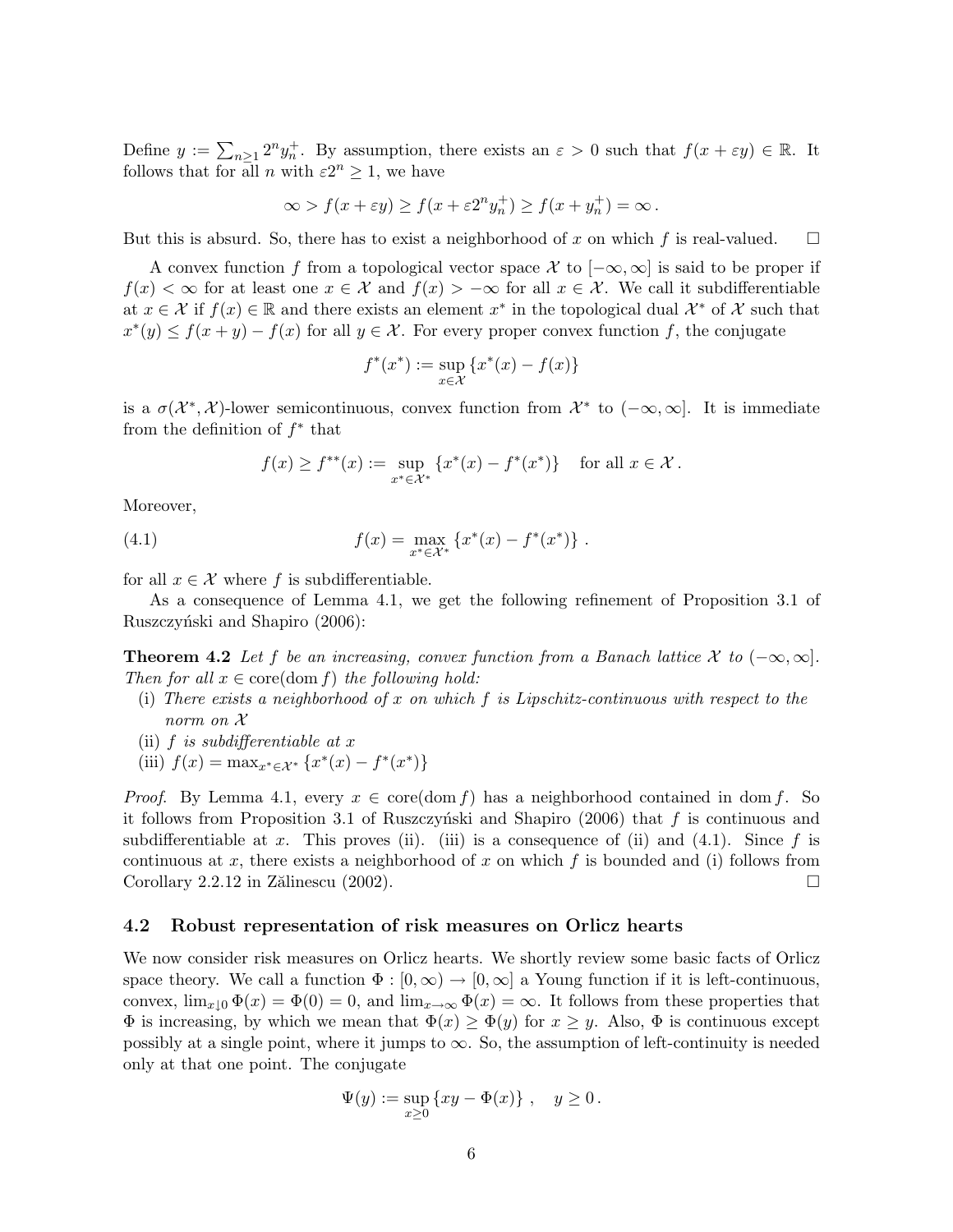is again a Young function, and its conjugate is  $\Phi$ . The Orlicz heart corresponding to  $\Phi$  is given by ª

$$
M^{\Phi} := \{ X \in L^{\Phi} : \text{E}_{\mathbb{P}} \left[ \Phi(c|X|) \right] < \infty \text{ for all } c > 0 \} .
$$

It is the largest linear subspace contained in the Orlicz class

$$
\tilde{L}^{\Phi} := \left\{ X \in L^0 : \mathrm{E}_{\mathbb{P}} \left[ \Phi(|X|) \right] < \infty \right\},\,
$$

which is a convex subset of the Orlicz space

$$
L^{\Phi} := \left\{ X \in L^0 : \mathrm{E}_{\mathbb{P}} \left[ \Phi(c|X|) \right] < \infty \text{ for some } c > 0 \right\} \, .
$$

The Luxemburg norm

$$
\|X\|_{\Phi} := \inf \left\{ \lambda > 0 : \mathcal{E}\left[\Phi\left(\left|\frac{X}{\lambda}\right|\right)\right] \le 1 \right\}
$$

and the Orlicz norm

 $||X||_{\Psi}^* := \sup \{ \mathop{\mathbf{E}}_{\mathbb{P}} \left[ XY \right] : ||Y||_{\Psi} \leq 1 \}$ 

are equivalent norms on  $L^{\Phi}$  under which  $L^{\Phi}$  with the P-almost sure ordering  $\geq$  is a Banach lattice.

Note that if  $\Phi$  jumps to  $\infty$ , then  $M^{\Phi}$  is equal to the trivial space  $\{0\}$ . So, from now on, we assume that  $\Phi$  is real-valued. Then,  $\Phi$  is continuous,  $M^{\Phi}$  is the  $\|.\|_{\Phi}$ -closure of  $L^{\infty}$  in  $L^{\Phi}$ , and the norm dual of  $(M^{\Phi}, \|\. \|_{\Phi})$  is given by  $(L^{\Psi}, \|\. \|_{\Phi}^*$  $(\phi_{\Phi})$ , where  $Y \in L^{\Psi}$  acts on  $X \in M^{\Phi}$  by  $Y(X) := \mathbb{E}_{\mathbb{P}}[XY]$ . For a proof of the last two statements, we refer to Theorems 2.1.14 and 2.2.11 in Edgar and Sucheston (1992).

If the right-sided derivative  $\Phi'_{+}$  is bounded from above by a constant  $C > 0$ , then  $\Psi(y) = \infty$ for all  $y > C$ ,  $M^{\Phi} = L^{\Phi} = L^1$  and  $L^{\Psi} = L^{\infty}$ . If  $\Phi'_{+}$  is unbounded, then  $\Psi(y) < \infty$  for all  $y \geq 0$ . In particular,  $\Psi$  is continuous and  $L^{\infty} \subset M^{\Phi}, L^{\Psi} \subset L^{1}$ .

For illustration, we give three simple examples:

#### Examples 4.3

1. For  $\Phi(x) = x$ , we have

$$
\Psi(y) = \begin{cases} 0 & \text{for } y \le 1 \\ \infty & \text{for } y > 1 \end{cases}
$$

and

$$
M^{\Phi} = L^{\Phi} = L^1, \quad \|\cdot\|_{\Phi} = \|\cdot\|_1, \quad L^{\Psi} = L^{\infty}, \quad \|\cdot\|_{\Phi}^* = \|\cdot\|_{\infty}.
$$

**2.** If  $\Phi(x) = x^p$  for  $p \in (1, \infty)$ , then  $\Psi(y) = p^{1-q}q^{-1}y^q$ , and we have

$$
M^{\Phi} = L^{\Phi} = L^p \,, \quad \|\raisebox{.4ex}{.}\|_{\Phi} = \|\raisebox{.4ex}{.}\|_p \,, \quad L^{\Psi} = L^q \,, \quad \|\raisebox{.4ex}{.}\|_{\Phi}^* = \|\raisebox{.4ex}{.}\|_q \;.
$$

3. If  $\Phi(x) = \exp(\lambda x) - 1$  for  $\lambda > 0$ , then

$$
\Psi(y) = \begin{cases} 0 & \text{for } y \le \lambda \\ \frac{y}{\lambda} \log \left( \frac{y}{\lambda} \right) - \frac{y}{\lambda} + 1 & \text{for } y > \lambda \end{cases}
$$

and  $L^{\infty} \subset M^{\Phi} \subset L^p \subset L^{\Psi} \subset L^1$  for all  $p \in (1, \infty)$ .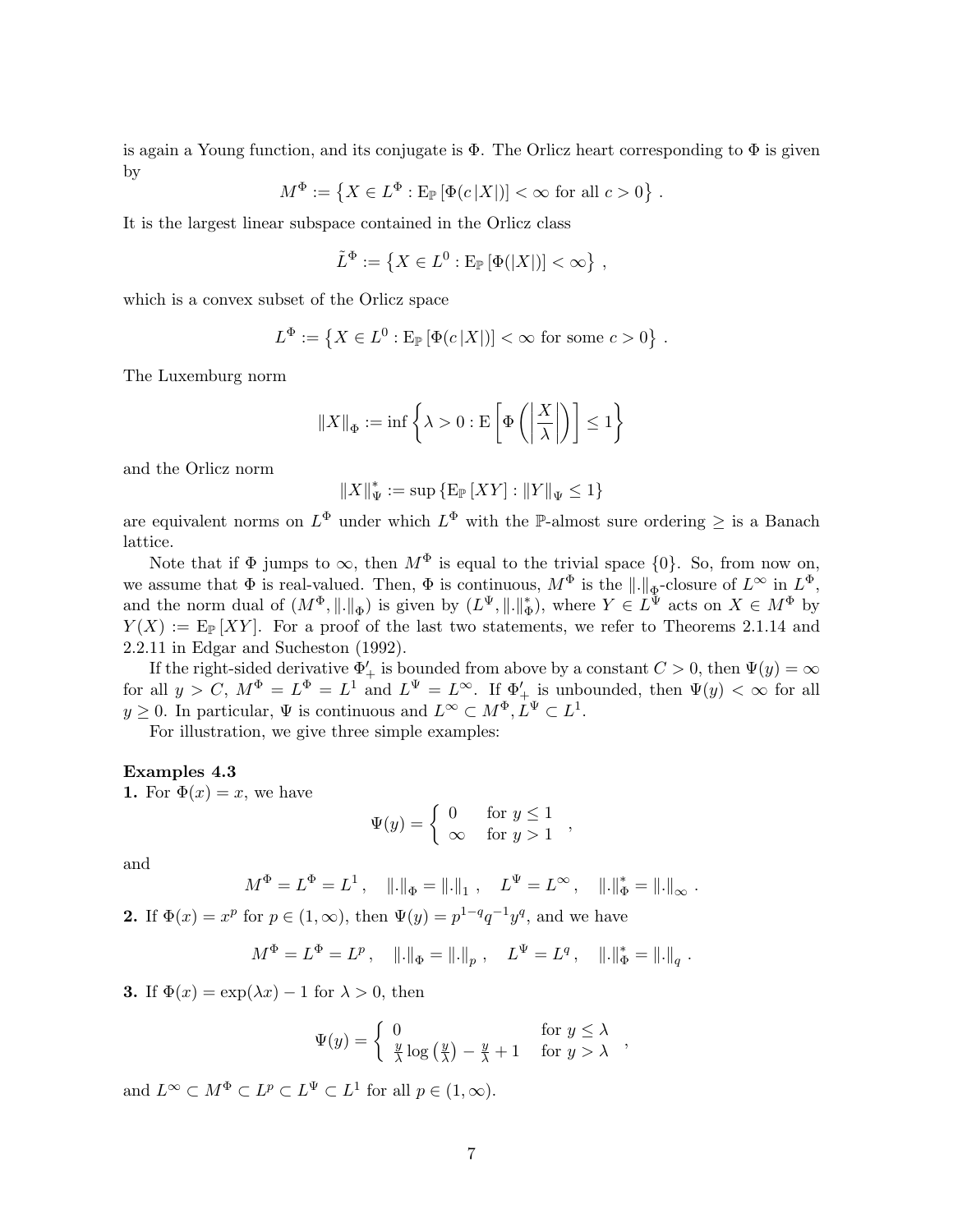In the following we identify a probability measure  $\mathbb Q$  on  $(\Omega, \mathcal F)$  that is absolutely continuous with respect to  $\mathbb P$  with its Radon–Nikodym derivative  $\xi = d\mathbb Q/d\mathbb P \in L^1$ . Then, the set

$$
\mathcal{D} := \left\{ \xi \in L^1 \mid \xi \ge 0, E_{\mathbb{P}}[\xi] = 1 \right\}
$$

represents all probability measures on  $(\Omega, \mathcal{F})$  that are absolutely continuous with respect to  $\mathbb{P}$ . By  $\mathcal{D}^{\Psi}$  we denote the intersection  $\mathcal{D} \cap L^{\Psi}$ .

**Definition 4.4** We call a mapping  $\gamma : \mathcal{D}^{\Psi} \to (-\infty, \infty]$  a penalty function on  $\mathcal{D}^{\Psi}$  if it is bounded from below and not identically equal to  $\infty$ . We say that  $\gamma$  satisfies the growth condition (G) if there exist constants  $a \in \mathbb{R}$  and  $b > 0$  such that

$$
\gamma(\mathbb{Q}) \ge a + b \|\mathbb{Q}\|_{\Phi}^* \quad \text{for all } \mathbb{Q} \in \mathcal{D}^{\Psi}.
$$

For any penalty function  $\gamma$  on  $\mathcal{D}^{\Psi}$ , we define

$$
\rho_{\gamma}(X) := \sup_{\mathbb{Q} \in \mathcal{D}^{\Psi}} \{ \mathcal{E}_{\mathbb{Q}} \left[ -X \right] - \gamma(\mathbb{Q}) \}, \quad X \in M^{\Phi}
$$

and call it a robust representation of  $\rho_{\gamma}$ .

It can easily be checked that  $\rho_{\gamma}$  defines a lower semicontinuous convex monetary risk measure on  $M^{\Phi}$  with values in  $(-\infty, \infty]$ . For penalty functions satisfying the growth condition (G) we have the following result:

**Theorem 4.5** Let  $\gamma$  be a penalty function on  $\mathcal{D}^{\Psi}$ . Then the following three conditions are equivalent:

- (i)  $\gamma$  satisfies the growth condition (G)
- (ii) core(dom  $\rho_{\gamma}$ )  $\neq \emptyset$
- (iii)  $\rho_{\gamma}$  is real-valued and every  $X \in M^{\Phi}$  has a neighborhood on which  $\rho_{\gamma}$  is Lipschitzcontinuous with respect to  $\Vert . \Vert_{\Phi}$

*Proof.* We show (iii)  $\Rightarrow$  (ii)  $\Rightarrow$  (i)  $\Rightarrow$  (iii). The first implication is trivial.

To prove (ii)  $\Rightarrow$  (i), assume that  $\rho_{\gamma}$  is real-valued on an algebraic neighborhood of  $X \in M^{\Phi}$ . Since the mapping  $Y \mapsto \rho_{\gamma}(-Y)$  is increasing, we obtain from Lemma 4.1 that there exists an  $\varepsilon > 0$  such that  $\rho_{\gamma}$  is real-valued on the closed ball  $B_{\varepsilon}(X)$  with radius  $\varepsilon$  around X. Since  $L^{\infty}$  is  $\|\cdot\|_{\Phi}$ -dense in  $M^{\Phi}$ , there exists a sequence  $(Y^{n})_{n\geq 1}$  of bounded random variables such that  $||Y^n - X||_{\Phi} \le \varepsilon 2^{-n-2}$ . If  $\gamma$  does not satisfy the growth condition (G), then there exists a sequence of probability measures  $(\mathbb{Q}^n)_{n\geq 1}$  in  $\mathcal{D}^{\Psi}$  such that

$$
\gamma(\mathbb{Q}^n)<-n-\|Y^n\|_\infty+\varepsilon\,2^{-n-2}\,\|\mathbb{Q}^n\|_\Phi^*\quad\text{for all }n\geq 1\,.
$$

Since  $(L^{\Psi}, \|\cdot\|_{\bar{d}}^*)$ \*) is the norm dual of  $(M^{\Phi}, \|.\|_{\Phi})$ , there exists for every  $n \geq 1$ ,  $Z^n \in M^{\Phi}$  such that  $Z^n \leq 0$ ,  $||Z^n||_{\Phi} \leq 1$  and  $\mathbb{E}_{\mathbb{Q}^n} [-Z^n] \geq \frac{1}{2}$  $\frac{1}{2}$   $\|\mathbb{Q}^n\|_{4}^*$  $_{\Phi}^*$ . The random variable  $Z := \varepsilon \sum_{n \geq 1} 2^{-n} Z^n$ is in  $M^{\Phi}$  with norm  $||Z||_{\Phi} \leq \varepsilon$ , and

$$
\rho_{\gamma}(X+Z) \geq \rho_{\gamma}(X+\varepsilon 2^{-n}Z^{n}) \geq \mathbb{E}_{\mathbb{Q}^{n}}\left[-X-\varepsilon 2^{-n}Z^{n}\right] - \gamma(\mathbb{Q}^{n})
$$
  
\n
$$
\geq \mathbb{E}_{\mathbb{Q}^{n}}\left[-Y^{n}\right] + \mathbb{E}_{\mathbb{Q}^{n}}\left[Y^{n}-X\right] + \varepsilon 2^{-n}\mathbb{E}_{\mathbb{Q}^{n}}\left[-Z^{n}\right] + n + \|Y^{n}\|_{\infty} - \varepsilon 2^{-n-2} \|\mathbb{Q}^{n}\|_{\Phi}^{*}
$$
  
\n
$$
\geq -\|Y^{n}\|_{\infty} - \|Y^{n}-X\|_{\Phi}\|\mathbb{Q}^{n}\|_{\Phi}^{*} + \varepsilon 2^{-n-1} \|\mathbb{Q}^{n}\|_{\Phi}^{*} + n + \|Y^{n}\|_{\infty} - \varepsilon 2^{-n-2} \|\mathbb{Q}^{n}\|_{\Phi}^{*}
$$
  
\n
$$
\geq n \quad \text{for all } n \geq 1.
$$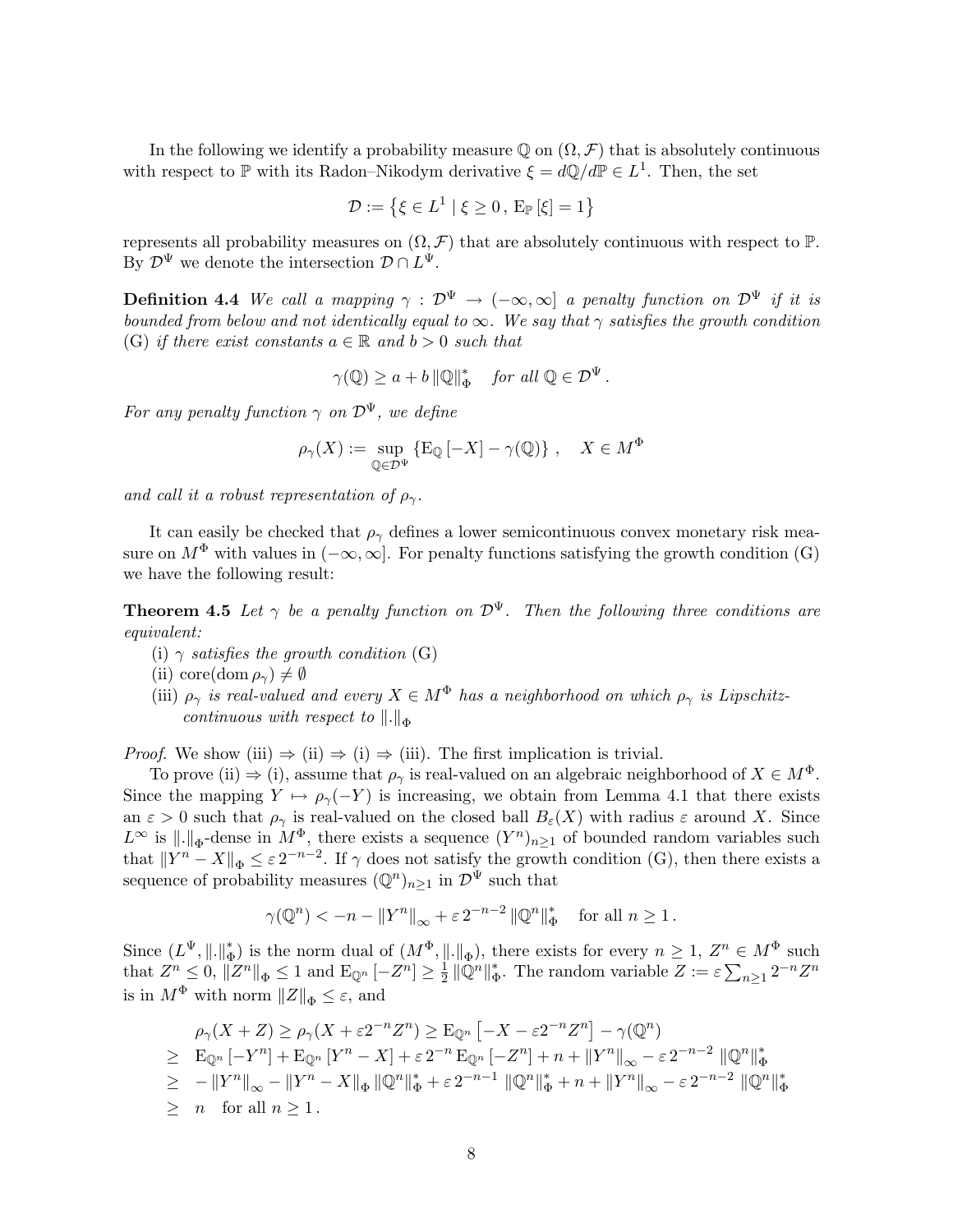But this contradicts the finiteness of  $\rho_{\gamma}$  on  $B_{\varepsilon}(X)$ . Therefore,  $\gamma$  must fulfill the growth condition (G), and (i) is proved.

(i)  $\Rightarrow$  (iii): Assume there exist constants  $a \in \mathbb{R}$  and  $b > 0$  such that  $\gamma(\mathbb{Q}) \geq a + b \|\mathbb{Q}\|_{\mathfrak{q}}^*$  $_{\Phi}^*$  for all  $\mathbb{Q} \in \mathcal{D}^{\Psi}$ . Choose  $X \in M^{\Phi}$ . There exists  $\hat{X} \in L^{\infty}$  with  $||X - \hat{X}||_{\Phi} \leq b$ , and we obtain

$$
\mathcal{E}_{\mathbb{Q}}[-X] - \gamma(\mathbb{Q}) = \mathcal{E}_{\mathbb{Q}}[-\hat{X}] + \mathcal{E}_{\mathbb{Q}}[\hat{X} - X] - \gamma(\mathbb{Q})
$$
  
 
$$
\leq \|\hat{X}\|_{\infty} + \|\hat{X} - X\|_{\Phi} \|\mathbb{Q}\|_{\Phi}^{*} - a - b \|\mathbb{Q}\|_{\Phi}^{*} \leq \|\hat{X}\|_{\infty} - a
$$

for all  $\mathbb{Q} \in \mathcal{D}^{\Psi}$ . This shows that  $\rho_{\gamma}(X) \leq \|\hat{X}\|_{\infty} - a < \infty$ . Hence,  $\rho_{\gamma}$  is real-valued. The rest of (iii) follows from Theorem 4.2(i).  $\Box$ 

In the next theorem we show that every convex monetary risk measure  $\rho$  on  $M^{\Phi}$  with core(dom  $\rho$ )  $\neq$   $\emptyset$  is of the form  $\rho_{\gamma}$  for a penalty function  $\gamma$ , and that the minimal penalty function of  $\rho$  is given by

(4.2) 
$$
\rho^{\#}(\mathbb{Q}) := \sup_{X \in M^{\Phi}} \{ \mathcal{E}_{\mathbb{Q}} \left[ -X \right] - \rho(X) \}, \quad \mathbb{Q} \in \mathcal{D}^{\Psi}.
$$

Note that  $\rho^{\#}(\mathbb{Q}) = f^*(\mathbb{Q})$  for all  $\mathbb{Q} \in \mathcal{D}^{\Psi}$ , where f is the increasing, convex function given by  $f(X) = \rho(-X)$ . Since  $\rho$  satisfies (M) and (T), one obtains  $f^*(\xi) = \infty$  for all  $\xi \in L^{\Psi} \setminus \mathcal{D}^{\Psi}$ .

**Theorem 4.6** Let  $\rho : M^{\Phi} \to (-\infty, \infty]$  be a convex monetary risk measure with core(dom  $\rho$ )  $\neq$  $\emptyset$ . Then  $\rho$  is real-valued,  $\rho^{\#}$  is a penalty function on  $\mathcal{D}^{\Psi}$  satisfying the growth condition (G), and

(4.3) 
$$
\rho(X) = \max_{\mathbb{Q} \in \mathcal{Q}^{\Psi}} \left\{ \mathbb{E}_{\mathbb{Q}} \left[ -X \right] - \rho^{\#}(\mathbb{Q}) \right\} \text{ for all } X \in M^{\Phi}.
$$

Moreover, if  $\rho = \rho_\gamma$  for a penalty function  $\gamma$  on  $\mathcal{D}^{\Psi}$ , then  $\rho^{\#}$  is the greatest convex,  $\sigma(L^{\Psi}, M^{\Phi})$ *lower semicontinuous minorant of*  $\gamma$ .

*Proof.* The function  $f(X) = \rho(-X)$  is increasing and convex. Since  $f^*(\xi) = \infty$  for all  $\xi \in$  $L^{\Psi} \setminus D^{\Psi}$ , it follows from Theorem 4.2(iii) that

(4.4) 
$$
\rho(X) = f(-X) = \max_{\mathbb{Q} \in \mathcal{D}^{\Psi}} \{ E_{\mathbb{Q}} [-X] - f^*(\mathbb{Q}) \} = \max_{\mathbb{Q} \in \mathcal{D}^{\Psi}} \{ E_{\mathbb{Q}} [-X] - \rho^{\#}(\mathbb{Q}) \}
$$

for all  $X \in \text{core}(\text{dom }\rho)$ . This shows that  $\rho$  has a continuous affine minorant. Therefore, the greatest lower semicontiuous minorant  $\bar{\rho}$  of  $\rho$  is proper, and we obtain from Theorem 2.3.4 in Zălinescu (2002) that

(4.5) 
$$
\bar{\rho}(X) = \sup_{\mathbb{Q} \in \mathcal{D}^{\Psi}} \left\{ \mathrm{E}_{\mathbb{Q}} \left[ -X \right] - \rho^{\#}(\mathbb{Q}) \right\} \text{ for all } X \in M^{\Phi}.
$$

Since  $-\infty < \bar{\rho}(0) \leq \rho(0) < \infty$ , it follows from (4.5) that  $\rho^{\#}$  is a penalty function. Furthermore, core(dom  $\bar{\rho}$ )  $\supset$  core(dom  $\rho$ )  $\neq \emptyset$ . So Theorem 4.5 yields that  $\bar{\rho}$  is real-valued and  $\rho^{\#}$  satisfies the growth condition (G). This implies that the convex set dom  $\rho$  is dense in  $M^{\Phi}$ . By Lemma 4.1, it has non-empty interior. Now assume that there exists  $Y \in M^{\Phi} \setminus \text{dom } \rho$ . Then, by Eidelheit's separation theorem (see, e.g., Theorem 1.1.3 in Zălinescu, 2002), there exists  $\xi \in L^{\Psi} \setminus \{0\}$  and  $Z\in M^{\Phi}$  such that

$$
\sup_{X \in \text{dom}\,\rho} \mathbb{E}_{\mathbb{P}}\left[X\xi\right] \leq \mathbb{E}_{\mathbb{P}}\left[Y\xi\right] < \mathbb{E}_{\mathbb{P}}\left[Z\xi\right].
$$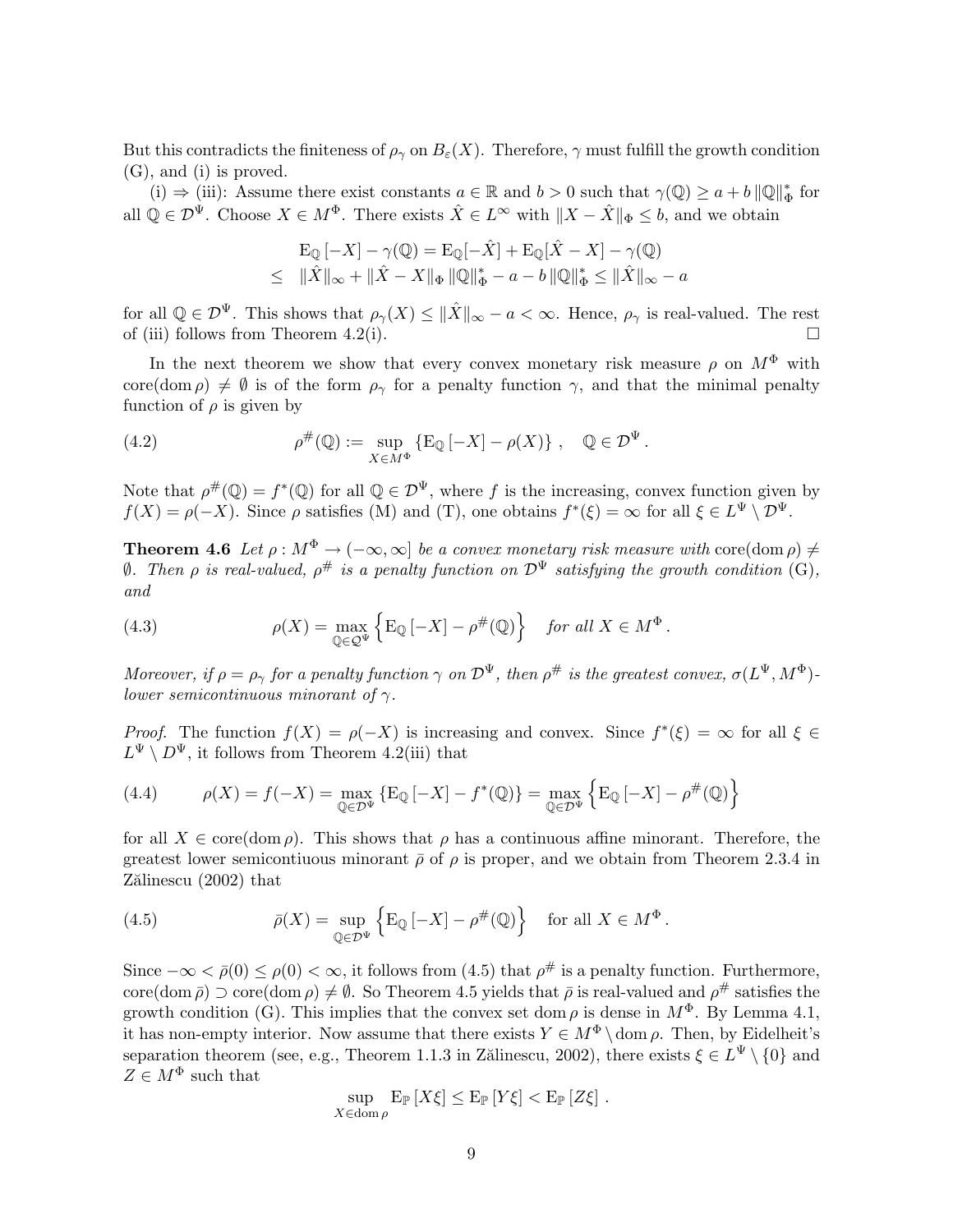But this contradicts the density of dom  $\rho$  in  $M^{\Phi}$ . Hence,  $\rho$  must be real-valued. The representation  $(4.3)$  now follows from  $(4.4)$ .

To prove the last part of the theorem, let  $\gamma$  be a penalty function on  $\mathcal{D}^{\Psi}$  with  $\rho = \rho_{\gamma}$ . Denote by  $\hat{\gamma}$  the function from  $L^{\Psi}$  to  $(-\infty,\infty]$  which is equal to  $\gamma$  on  $\mathcal{D}^{\Psi}$  and  $\infty$  on  $L^{\Psi} \setminus \mathcal{D}^{\Psi}$ . Then  $f^*$  is the biconjugate of  $\hat{\gamma}$  in the duality  $(L^{\Psi}, M^{\Phi})$ . Since  $\hat{\gamma}$  is bounded from below, it follows from Theorem 2.3.4 in Zălinescu (2002) that  $f^*$  is the greatest convex,  $\sigma(L^{\Psi}, M^{\Phi})$ lower semicontinuous minorant of  $\hat{\gamma}$ . Since  $\rho^{\#}$  is the restriction of  $f^*$  to  $\mathcal{D}^{\Psi}$ , this completes the proof.  $\Box$ 

For every non-empty subset  $\mathcal{Q}$  of  $\mathcal{D}^{\Psi}$ ,

$$
\gamma(\mathbb{Q}) = \begin{cases} 0 & \text{for } \mathbb{Q} \in \mathcal{Q} \\ \infty & \text{for } \mathbb{Q} \notin \mathcal{Q} \end{cases}
$$

is a penalty function on  $\mathcal{D}^{\Psi}$ . It is easy to see that the corresponding risk measure

$$
\rho_{\mathcal{Q}}(X):=\sup_{\mathbb{Q}\in\mathcal{Q}}\mathrm{E}_{\mathbb{Q}}\left[-X\right]
$$

is coherent, and  $\gamma$  fulfills the growth condition (G) if and only if Q is  $\|\cdot\|_{\mathfrak{a}}^*$  $_{\Phi}^*$ -bounded. Hence, we obtain the following corollary to Theorem 4.5:

**Corollary 4.7** Let Q be a non-empty subset of  $\mathcal{D}^{\Psi}$ . Then the following three conditions are equivalent:

- (i)  $Q$  is  $\|.\|_{d}^{*}$  $_{\Phi}^*$ -bounded
- (ii) core(dom  $\rho_{\mathcal{Q}}) \neq \emptyset$

(iii)  $\rho_{\mathcal{Q}}$  is real-valued and Lipschitz-continuous with respect to  $\Vert . \Vert_{\Phi}$ 

Proof. The only statement of the corollary that is not an immediate consequence of Theorem 4.5 is the Lipschitz-continuity of  $\rho_Q$  when (i) or (ii) holds. But for all  $X, Y \in M^{\Phi}$  and  $\mathbb{Q} \in \mathcal{Q}$ ,

$$
\rho_{\mathcal{Q}}(X) \leq \mathcal{E}_{\mathbb{Q}}\left[Y - X\right] + \mathcal{E}_{\mathbb{Q}}\left[-Y\right] \leq \|X - Y\|_{\Phi} \left\|\mathbb{Q}\right\|_{\Phi}^{*} + \rho_{\mathcal{Q}}(Y)
$$

and analogously,

$$
\rho_{\mathcal{Q}}(Y) \leq \|Y - X\|_{\Phi} \|\mathbb{Q}\|_{\Phi}^* + \rho_{\mathcal{Q}}(X).
$$

So if (i) holds, then  $K := \sup_{\mathbb{Q} \in \mathcal{Q}} ||\mathbb{Q}||_4^*$  $_{\Phi}^{*}$  is finite, and

$$
|\rho_{\mathcal{Q}}(X) - \rho_{\mathcal{Q}}(Y)| \leq K \|X - Y\|_{\Phi}.
$$

¤

If  $\rho$  is a coherent risk measure on  $M^{\Phi}$ , it follows from the positive homogeneity of  $\rho$  that  $\rho^{\#}(\mathbb{Q})=0$  if

(4.6) 
$$
E_{\mathbb{Q}}[X] + \rho(X) \ge 0 \text{ for all } X \in M^{\Psi}
$$

and  $\rho^{\#}(\mathbb{Q}) = \infty$  otherwise. Since  $\rho(X + \rho(X)) = 0$  for all  $X \in M^{\Phi}$ , condition (4.6) is equivalent to  $\mathbb{E}_{\mathbb{Q}}[X] \geq 0$  for all X in the acceptance set  $\mathcal{C} = \{X \in M^{\Phi} : \rho(X) \leq 0\}$ . Hence, Theorem 4.6 reduces to the following statement for coherent risk measures on  $M^{\Phi}$ :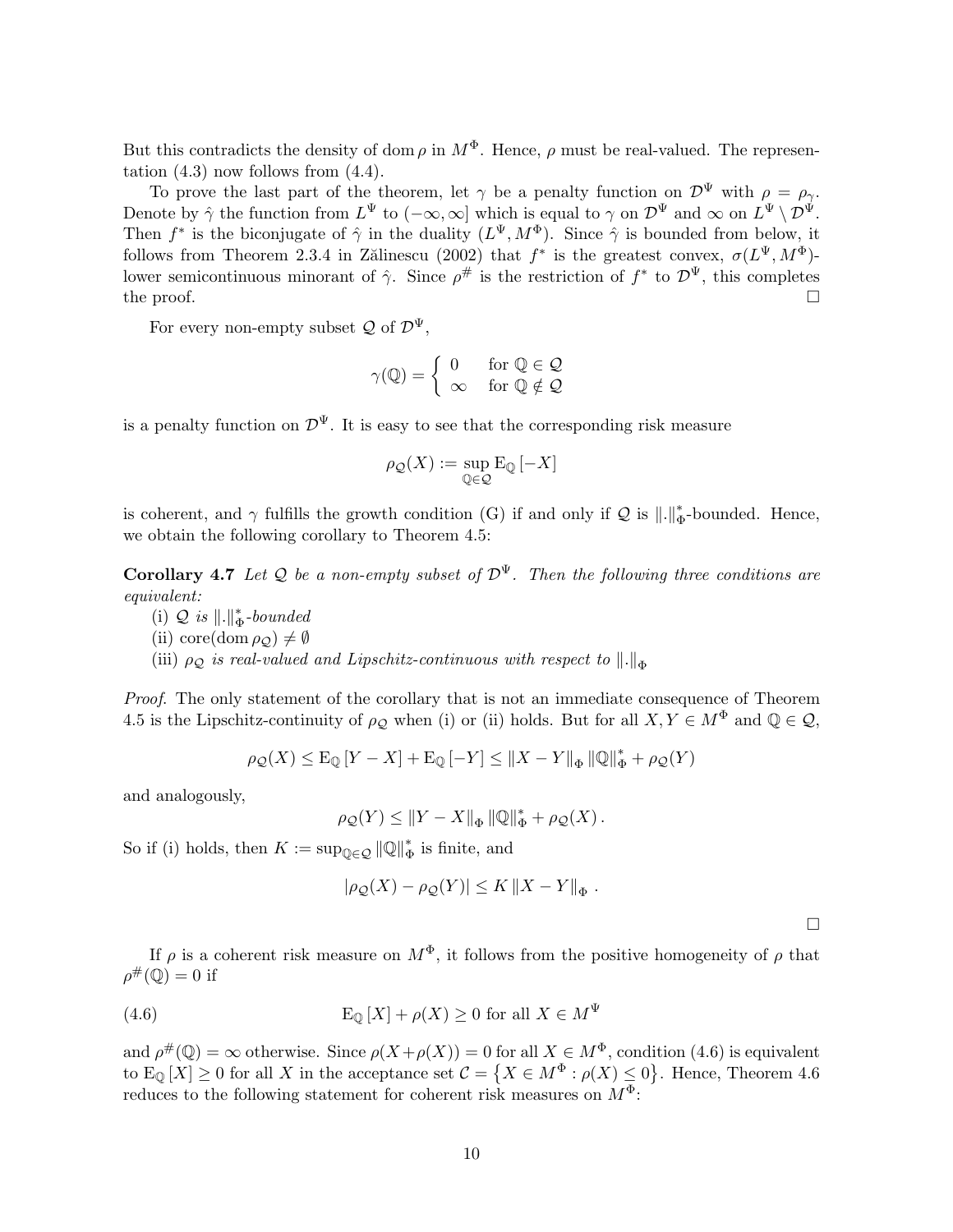**Corollary 4.8** Let  $\rho : M^{\Phi} \to (-\infty, \infty]$  be a coherent risk measure with acceptance set C. If  $\text{core}(\text{dom }\rho) \neq \emptyset$ , then  $\rho$  is real-valued and can be represented as

(4.7) 
$$
\rho(X) = \max_{\mathbb{Q} \in \mathcal{Q}} \mathbb{E}_{\mathbb{Q}}[-X], \quad X \in M^{\Phi},
$$

for the  $\Vert . \Vert_{\bar{d}}^*$  $_{\Phi}^*$ -bounded, convex set

$$
\mathcal{Q} := \left\{ \mathbb{Q} \in \mathcal{D}^{\Psi} : \mathrm{E}_{\mathbb{Q}} \left[ X \right] \geq 0 \text{ for all } X \in \mathcal{C} \right\}.
$$

Moreover, if R is a subset of  $\mathcal{D}^{\Psi}$  such that  $\rho = \rho_{\mathcal{R}}$ , then Q is the  $\sigma(L^{\Psi}, M^{\Phi})$ -closed, convex hull of R.

## 5 Examples

In this section, we investigate two classes of convex monetary risk measures on Orlicz hearts. Members of the first class are derived from transformed Luxemburg norms, those of the second class from expected transformed losses.

### 5.1 Cash-additive hulls

All risk measures in this section are cash-additive hulls of convex functionals, a structure that has also appeared in Ben-Tal and Teboulle (1986, 1987), Krokhmal and Murphey (2006), Filipović and Kupper (2007). We shortly recapitulate what we need to know about it.

Let V be a mapping from  $M^{\Phi}$  to  $(-\infty, \infty]$  with the following three properties:

(V1)  $V(X) \ge V(Y)$  for all  $X, Y \in M^{\Phi}$  such that  $X \ge Y$  $(V2)V(\lambda X + (1 - \lambda)Y) \leq \lambda V(X) + (1 - \lambda)V(Y)$  for all  $X, Y \in M^{\Phi}$  and  $\lambda \in (0, 1)$ (V3)  $\inf_{s\in\mathbb{R}}\{V(s-X)-s\}\in\mathbb{R}$  for all  $X\in M^{\Phi}$ .

Then, it can easily be checked that

(5.1) 
$$
\rho^V(X) := \inf_{s \in \mathbb{R}} \{ V(s - X) - s \}
$$

is the largest real-valued convex monetary risk measures on  $M^{\Phi}$  such that

 $\rho^V(X) \leq V(-X)$  for all  $X \in M^{\Phi}$ .

We call it the cash-additive hull of the decreasing convex functional  $V(-)$ . It is immediate from definition (4.2) that the minimal penalty function of  $\rho^V$  is given by

$$
(\rho^V)^{\#}(\mathbb{Q}) = \sup_{X \in M^{\Phi}} \{ \mathbb{E}_{\mathbb{Q}} \left[ -X \right] - \rho^V(X) \} = \sup_{X \in M^{\Phi}, s \in \mathbb{R}} \{ \mathbb{E}_{\mathbb{Q}} \left[ -X \right] - V(s - X) + s \}
$$
  
(5.2) =  $\sup_{X \in M^{\Phi}} \{ \mathbb{E}_{\mathbb{Q}} \left[ X \right] - V(X) \}.$ 

In fact, all examples we discuss in this section satisfy the following stronger variant of  $(V3)$ :

(V3') min<sub>s∈R</sub> { $V(s - X) - s$ } ∈ R for all  $X \in M^{\Phi}$ .

Then, (5.1) becomes

(5.3) 
$$
\rho^V(X) := \min_{s \in \mathbb{R}} \{ V(s - X) - s \} .
$$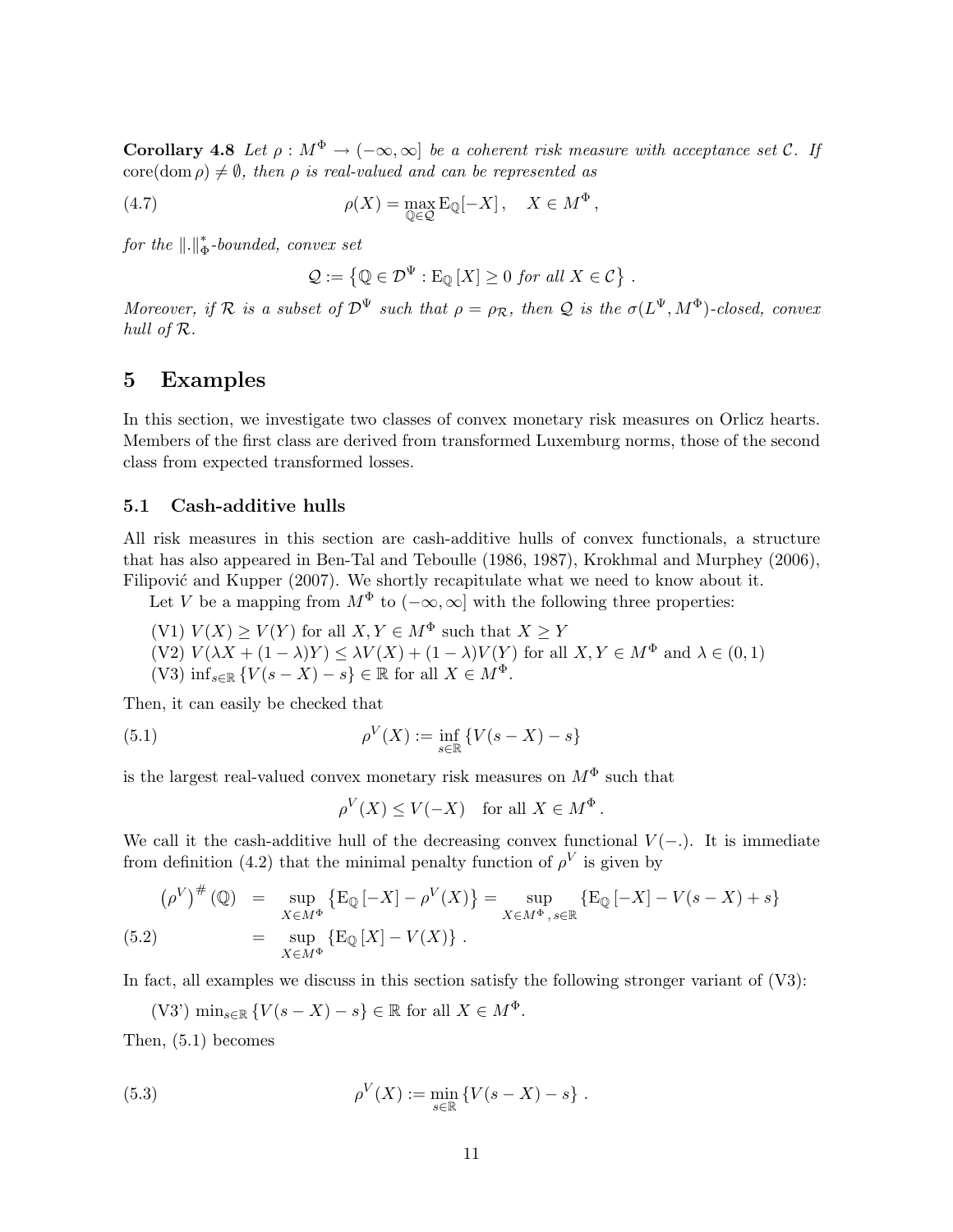### 5.2 Transformed norm risk measures

Let F be a left-continuous, increasing, convex function from  $[0, \infty)$  to  $(-\infty, \infty]$  such that  $\lim_{x\to\infty} F(x) = \infty$ , G a real-valued Young function, and  $H : \mathbb{R} \to [0, \infty)$  an increasing, convex function with  $\lim_{x\to\infty} H(x) = \infty$ . We assume that the following two conditions are satisfied:

(FGH1) 
$$
F\left(\frac{H(x) + \varepsilon}{G^{-1}(1)}\right) < \infty
$$
 for some  $x \in \mathbb{R}$  and  $\varepsilon > 0$   
(FGH2)  $\lim_{x \to \infty} \{ F \circ H(x) - G^{-1}(1) x \} = \infty$ .

Note that G and H are real-valued and continuous while F can jump to  $\infty$ . Define

$$
H_0(x) := H(x) - H(0), \quad x \ge 0.
$$

Then  $\Phi := G \circ H_0$  is a real-valued Young function. In the next two lemmas we show that

(5.4) 
$$
X \mapsto F\left(\|H(X)\|_G\right)
$$

is a well-defined mapping from  $M^{\Phi}$  to  $(-\infty, \infty]$  with the properties  $(V1)-(V3')$ . Therefore,

(5.5) 
$$
T(X) = \min_{s \in \mathbb{R}} \{ F (||H(s - X)||_{G}) - s \}
$$

defines a real-valued convex monetary risk measure on  $M^{\Phi}$ . We call it a transformed norm risk measure.

### Lemma 5.1

(i)  $H(X) \in M^G$  for all  $X \in M^{\Phi}$ . (ii) If  $X \in M^{\Phi}$  and  $||H(X)||_G \geq 1 + H(0)/G^{-1}(1)$ , then  $||H(X)||_G \geq ||X^+||_{\Phi}$ .

*Proof.* (i) Let  $X \in M^{\Phi}$ . Since  $H_0$  is convex and  $H_0(0) = 0$ , we have

(5.6) 
$$
H_0(\lambda x) \leq \lambda H_0(x) \text{ for all } x \geq 0 \text{ and } 0 \leq \lambda \leq 1.
$$

Therefore,

$$
\mathrm{E}_{\mathbb{P}}\left[G(cH_0(|X|))\right] \leq \mathrm{E}_{\mathbb{P}}\left[G(H_0(c|X|))\right] = \mathrm{E}_{\mathbb{P}}\left[\Phi(c|X|)\right] < \infty \quad \text{for all } c \geq 1.
$$

This shows that  $H_0(|X|)$  belongs to  $M^G$ . Since  $M^G$  contains the constants and

$$
0 \le H(X) \le H(|X|) = H_0(|X|) + H(0),
$$

we also get  $H(X) \in M^G$ .

(ii) Let  $X \in M^{\Phi}$  with  $||H(X)||_G \geq 1 + H(0)/G^{-1}(1)$ . Then

$$
||H_0(X^+)||_G \ge ||H(X)||_G - ||H(0)||_G = ||H(X)||_G - \frac{H(0)}{G^{-1}(1)} \ge 1.
$$

Hence, we obtain from (5.6),

$$
1 = \mathbb{E}_{\mathbb{P}}\left[G\left(\frac{H_0(X^+)}{\|H_0(X^+)\|_G}\right)\right] \ge \mathbb{E}_{\mathbb{P}}\left[G \circ H_0\left(\frac{X^+}{\|H_0(X^+)\|_G}\right)\right]
$$
  
=  $\mathbb{E}_{\mathbb{P}}\left[\Phi\left(\frac{X^+}{\|H_0(X^+)\|_G}\right)\right],$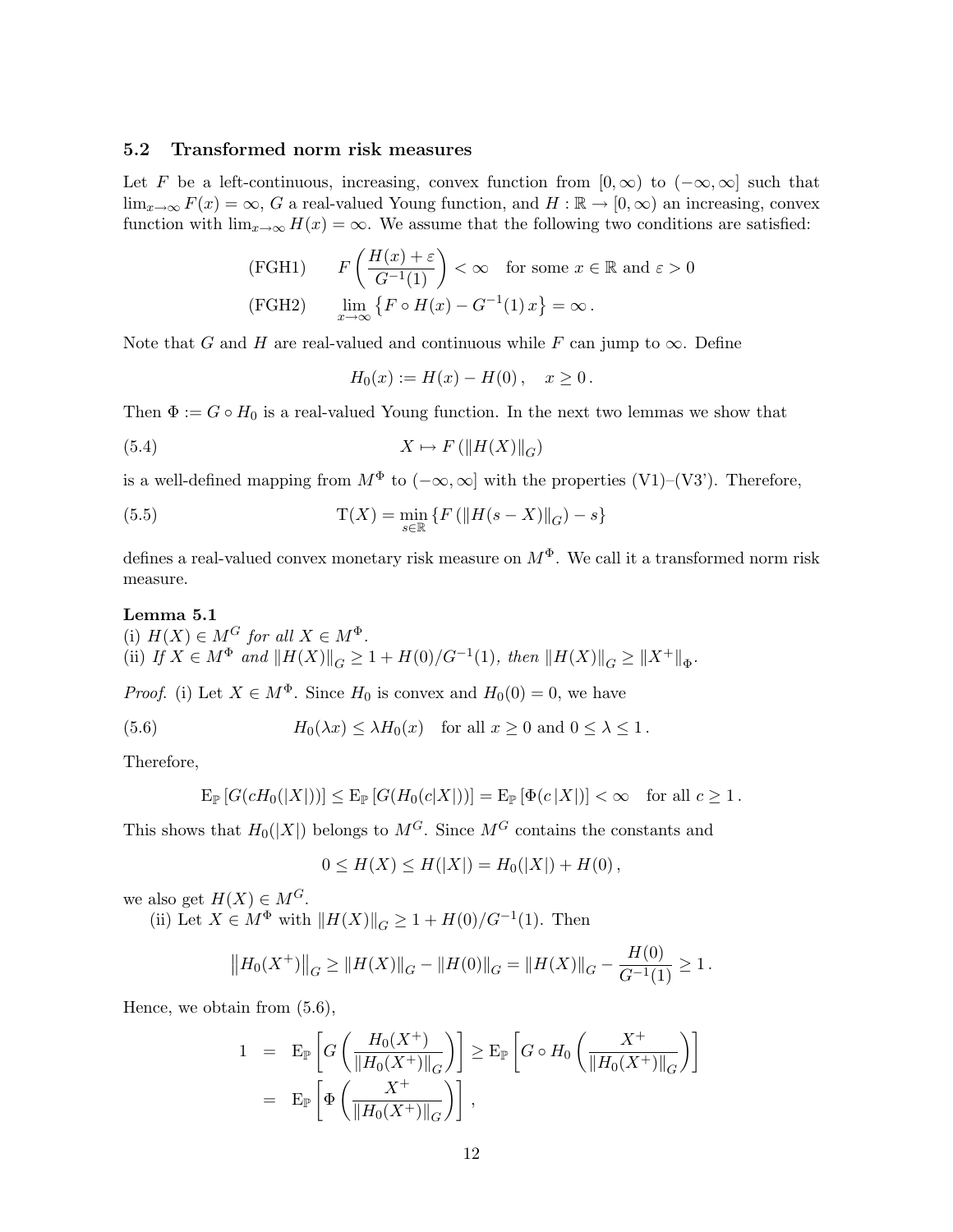which shows that

$$
||X^+||_{\Phi} \le ||H_0(X^+)||_G \le ||H(X)||_G.
$$

Lemma 5.1(i) shows that (5.4) is a well-defined mapping from  $M^{\Phi}$  to  $(-\infty, \infty]$ . It clearly fulfills  $(V1)$  and  $(V2)$ . In the next lemma we prove that it also satisfies  $(V3')$ .

**Lemma 5.2** Assume (FGH1) and (FGH2). Then there exists for all  $X \in M^{\Phi}$  an  $s_X \in \mathbb{R}$  such that

(5.7) 
$$
F(||H(s_X - X)||_G) - s_X = \inf_{s \in \mathbb{R}} \{ F(||H(s - X)||_G) - s \} \in \mathbb{R}.
$$

*Proof.* Let  $X \in M^{\Phi}$ . By (FGH1), there exists  $x \in \mathbb{R}$  and  $\varepsilon > 0$  such that

$$
F\left(\|H(x)+\varepsilon\|_G\right) = F\left(\frac{H(x)+\varepsilon}{G^{-1}(1)}\right) < \infty.
$$

Since  $\lim_{s\to-\infty}$   $||H(s-X)||_G = ||H(-\infty)||_G$ , there exists  $s_0 \in \mathbb{R}$  such that  $||H(s_0 - X)||_G \le$  $||H(x) + \varepsilon||_G$ , and therefore,  $F(||H(s_0 - X)||_G) < \infty$ . This shows that

$$
k(s) := F(||H(s - X)||_G) - s
$$

is a left-continuous, convex function from  $\mathbb R$  to  $(-\infty,\infty]$  such that  $k(s) \in \mathbb R$  for all  $s \leq s_0$ . Clearly,  $F(||H(s - X)||_G) \geq F(0) > -\infty$  for all  $s \in \mathbb{R}$ . Therefore,  $\lim_{s\to -\infty} k(s) = \infty$ . If we can also show

$$
\lim_{s \to \infty} k(s) = \infty,
$$

then there must exist a minimizer  $s_X$  of  $k(s)$  and the lemma follows. Since F and H are non-constant, increasing, convex functions, we have

$$
\lim_{x \to \infty} \frac{F(x)}{x} = a \quad \text{and} \quad \lim_{x \to \infty} \frac{H(x)}{x} = b \quad \text{for } a, b \in (0, \infty].
$$

It follows from assumption (FGH2) that  $ab > G^{-1}(1)$ . Therefore, there exists  $x_0 \in \mathbb{R}$  such that  $ab > G^{-1} (1/\mathbb{P}[A])$  for  $A := \{X \le x_0\}$ . Then,  $\overline{a}$ 

$$
F(||H(s - X)||_G) \ge F(||1_AH(s - x_0)||_G) = F\left(\frac{H(s - x_0)}{G^{-1}(1/\mathbb{P}[A])}\right) \text{ for all } s,
$$

and

$$
\lim_{s \to \infty} \frac{1}{s} F\left(\frac{H(s - x_0)}{G^{-1}(1/\mathbb{P}[A])}\right) = \frac{ab}{G^{-1}(1/\mathbb{P}[A])} > 1.
$$

This implies  $(5.8)$  and proves the lemma.  $\Box$ 

By Lemmas 5.1 and 5.2, the specification (5.4) of V satisfies (V1)–(V3') on  $M^{\Phi}$ . Therefore, T is a real-valued convex monetary risk measure on  $M^{\Phi}$ . In the following theorem we derive the minimal penalty function  $T^{\#}$  of T. For this we need the convex conjugates

$$
F^*(y) := \sup_{x \ge 0} \{ xy - F(x) \}, \quad y \ge 0
$$
  

$$
G^*(y) := \sup_{x \ge 0} \{ xy - G(x) \}, \quad y \ge 0
$$
  

$$
H^*(y) := \sup_{x \in \mathbb{R}} \{ xy - H(x) \}, \quad y \ge 0.
$$

Note that  $G^*$  is a Young function with corresponding Orlicz space  $L^{G^*}$ .

¤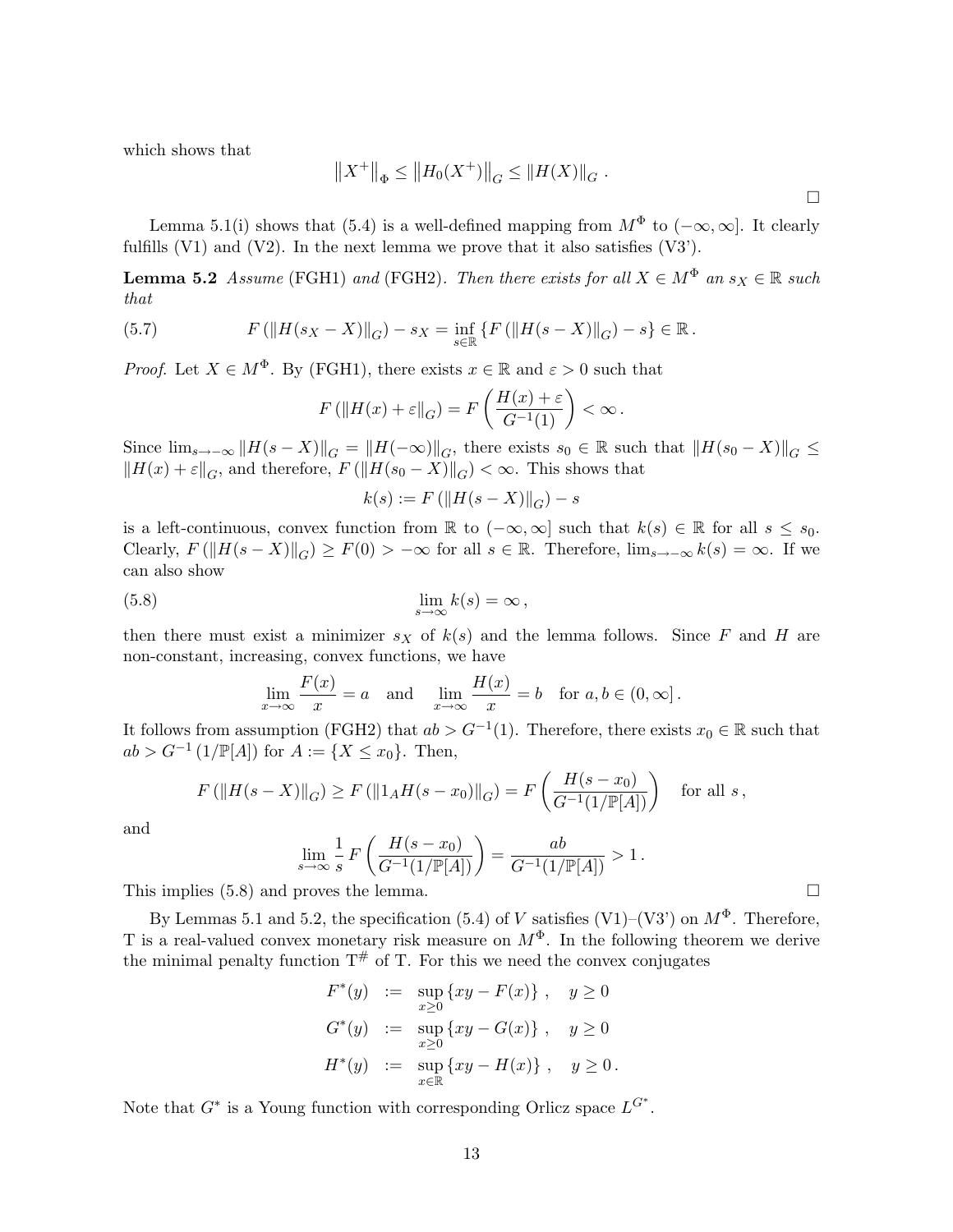**Theorem 5.3** Under the assumptions (FGH1) and (FGH2),  $T$  is a real-valued convex monetary risk measure on  $M^{\Phi}$  with minimal penalty function

(5.9) 
$$
\mathcal{T}^{\#}(\mathbb{Q}) = \min_{\eta \in L_{+}^{G^*}, \eta \gg \mathbb{Q}} \left\{ \mathcal{E}_{\mathbb{P}} \left[ \eta \ H^* \left( \frac{1}{\eta} \frac{d\mathbb{Q}}{d\mathbb{P}} \right) \right] + F^* \left( \|\eta\|_{G}^* \right) \right\},
$$

where  $\eta \gg \mathbb{Q}$  means  $\{\eta = 0\} \subset \left\{\frac{d\mathbb{Q}}{d\mathbb{P}^2}\right\}$  $\frac{dQ}{dP} = 0$  and fractions of the form  $\frac{1}{\eta}$  $d\mathbb{Q}$  $\frac{d\mathbb{Q}}{d\mathbb{P}}$  are understood to be  $\frac{dQ}{dP}$  $\frac{dQ}{dP} = 0.$ 

*Proof.* T equals  $\rho^V$  for  $V(X) = F(||H(X)||_G)$ , which by Lemmas 5.1 and 5.2, satisfies (V1)– (V3') on  $M^{\Phi}$ . Therefore, T is a real-valued convex monetary risk measure on  $M^{\Phi}$ .

To derive the form of the minimal penalty function  $T^{\#}$  of T, we fix  $\mathbb{Q} \in \mathcal{D}^{\Psi}$ . By Lemma 5.1(i),  $H(X)$  belongs to  $M^G$  for all  $X \in M^{\Phi}$ . By Theorem 2.2.11 of Edgar and Sucheston (1992), the norm dual of  $(M^G, \|\. \|_G)$  is  $(L^{G^*}, \|\. \|_G^*)$ . Therefore, we obtain from the Hahn– Banach theorem

$$
||H(X)||_G = \max_{\eta \in L_+^{G^*}, ||\eta||_G^* = 1} \mathbf{E}_{\mathbb{P}} \left[ H(X) \, \eta \right] \quad \text{for all } X \in M^{\Phi} \,,
$$

where  $L_+^{G^*} := \{ \eta \in L^{G^*} : \eta \ge 0 \}$ ª . Moreover, the left-continuous, increasing, convex function F can be written as

$$
F(x) = \sup_{y \ge 0} \{ xy - F^*(y) \}, \quad x \ge 0.
$$

Thus, by the general formula (5.2),

$$
T^{\#}(\mathbb{Q}) = \sup_{X \in M^{\Phi}} \{ \mathbb{E}_{\mathbb{Q}}[X] - F\left( \|H(X)\|_{G} \right) \}
$$
  
\n
$$
= \sup_{X \in M^{\Phi}} \inf_{y \ge 0, \eta \in L_{+}^{G*}, \| \eta \|_{G}^{*} = 1} \left\{ \mathbb{E}_{\mathbb{P}} \left[ \frac{d\mathbb{Q}}{d\mathbb{P}} X \right] - y \mathbb{E}_{\mathbb{P}}[H(X) \eta] + F^{*}(y) \right\}
$$
  
\n
$$
= \sup_{X \in M^{\Phi}} \inf_{\eta \in L_{+}^{G*}} \left\{ \mathbb{E}_{\mathbb{P}} \left[ \frac{d\mathbb{Q}}{d\mathbb{P}} X - H(X) \eta \right] + F^{*}(\|\eta\|_{G}^{*}) \right\}
$$
  
\n(5.10) 
$$
\leq \inf_{\eta \in L_{+}^{G*}} \sup_{X \in M^{\Phi}} \left\{ \mathbb{E}_{\mathbb{P}} \left[ \frac{d\mathbb{Q}}{d\mathbb{P}} X - H(X) \eta \right] + F^{*}(\|\eta\|_{G}^{*}) \right\}.
$$

If we can show that the infimum in (5.10) is a minimum and

(5.11) 
$$
\mathcal{T}^{\#}(\mathbb{Q}) = \min_{\eta \in L_{+}^{G^*}} \quad \sup_{X \in M^{\Phi}} \left\{ \mathcal{E}_{\mathbb{P}} \left[ \frac{d\mathbb{Q}}{d\mathbb{P}} X - H(X) \eta \right] + F^* \left( \|\eta\|_{G}^* \right) \right\},
$$

then we can derive formula (5.9) as follows: First, it is easy to see that for every  $\eta \in L_+^{G^*}$  with  $\mathbb{P}\left|\eta=0\right\rangle$  and  $\frac{d\mathbb{Q}}{d\mathbb{P}}>0$ , the supremum in (5.11) is  $\infty$ . Therefore, the minimum in (5.11) can be taken over all  $\eta \in L_+^{G^*}$  such that  $\eta \gg \mathbb{Q}$ . Thus, ½ ·  $\overline{a}$  $\ddot{\phantom{0}}$ 

$$
T^{\#}(\mathbb{Q}) = \min_{\eta \in L_{+}^{G^{*}}, \eta \gg \mathbb{Q}} \quad \sup_{X \in M^{\Phi}} \left\{ E_{\mathbb{P}} \left[ \frac{d\mathbb{Q}}{d\mathbb{P}} X - H(X) \eta \right] + F^{*} \left( \|\eta\|_{G}^{*} \right) \right\}
$$
\n
$$
= \min_{\eta \in L_{+}^{G^{*}}, \eta \gg \mathbb{Q}} \quad \sup_{X \in M^{\Phi}} \left\{ E_{\mathbb{P}} \left[ \eta \left( \frac{1}{\eta} \frac{d\mathbb{Q}}{d\mathbb{P}} X - H(X) \right) \right] + F^{*} \left( \|\eta\|_{G}^{*} \right) \right\}
$$
\n
$$
= \min_{\eta \in L_{+}^{G^{*}}, \eta \gg \mathbb{Q}} \left\{ E_{\mathbb{P}} \left[ \eta H^{*} \left( \frac{1}{\eta} \frac{d\mathbb{Q}}{d\mathbb{P}} \right) \right] + F^{*} \left( \|\eta\|_{G}^{*} \right) \right\},
$$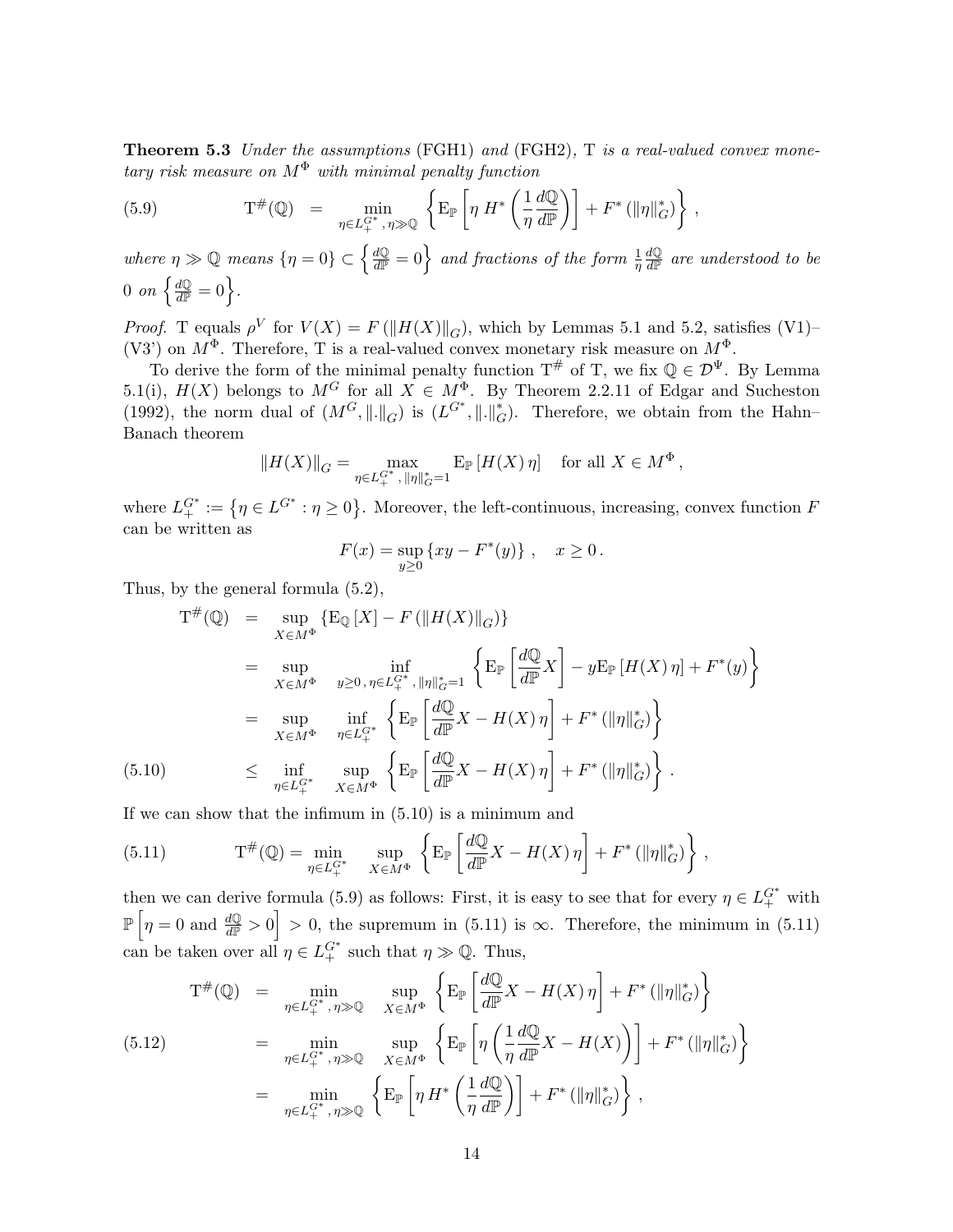where the third equality follows from Beppo Levi's monotone convergence theorem because the supremum in (5.12) can be taken along a sequence of elements  $X \in M^{\Phi}$  such that  $\frac{1}{\eta}$  $\frac{d\mathbb{Q}}{d\mathbb{P}}X-H(X)$ is increasing.

It remains to show (5.11). For  $T^{\#}(\mathbb{Q}) = \infty$ , it is an immediate consequence of (5.10). If  $T^{\#}(\mathbb{Q}) < \infty$ , we distinguish four cases:

Case 1: If

$$
a := \lim_{x \to \infty} \frac{F(x)}{x} < \infty \,,
$$

then  $F^*(y) = \infty$  for all  $y > a$ , and therefore,

$$
F(x) = \max_{0 \le y \le a} \{ xy - F^*(y) \} \text{ for } x \ge 0.
$$

As the supremum of  $\sigma(L^{G^*}, M^G)$ -continuous functions, the mapping

$$
\eta \mapsto ||\eta||_G^* = \sup_{X \in M^G, ||X||_G = 1} E_{\mathbb{P}}[X \eta],
$$

is  $\sigma(L^{G^*}, M^G)$ -lower semi-continuous on  $L^{G^*}$ . Therefore,

$$
(X, \eta) \mapsto \left\{ \mathcal{E}_{\mathbb{P}} \left[ \frac{d\mathbb{Q}}{d\mathbb{P}} X - H(X) \eta \right] + F^* \left( \|\eta\|_G^* \right) \right\}
$$

is a real-valued function on  $M^{\Phi} \times \{$  $\eta \in L_+^{G^*}: ||\eta||_G^* \leq a$ concave in  $X$ , convex and  $\sigma(L^{G^*}, M^G)$ -lower semi-continuous in  $\eta$ . By the Alaoglu–Bourbaki theorem, the convex set  $\eta \in L_+^{G^*}: \|\eta\|_G^* \leq a$ ⊔؛<br>د is  $\sigma(L^{G^*}, M^G)$ -compact. Therefore, we obtain from the Kneser–Fan minimax theorem (Theorem 2 in Fan, 1953) that

$$
T^{\#}(\mathbb{Q}) = \sup_{X \in M^{\Phi}} \{ \mathcal{E}_{\mathbb{Q}}[X] - F(\|H(X)\|_{G}) \}
$$
  
\n
$$
= \sup_{X \in M^{\Phi}} \min_{0 \le y \le a, \eta \in L_{+}^{G^{*}}, \|\eta\|_{G}^{*} = 1} \left\{ \mathcal{E}_{\mathbb{P}} \left[ \frac{d\mathbb{Q}}{d\mathbb{P}} X \right] - y \mathcal{E}_{\mathbb{P}}[H(X) \eta] + F^{*}(y) \right\}
$$
  
\n
$$
= \sup_{X \in M^{\Phi}} \min_{\eta \in L_{+}^{G^{*}}, \|\eta\|_{G}^{*} \le a} \left\{ \mathcal{E}_{\mathbb{P}} \left[ \frac{d\mathbb{Q}}{d\mathbb{P}} X - H(X) \eta \right] + F^{*}(\|\eta\|_{G}^{*}) \right\}
$$
  
\n
$$
= \min_{\eta \in L_{+}^{G^{*}}, \|\eta\|_{G}^{*} \le a} \sup_{X \in M^{\Phi}} \left\{ \mathcal{E}_{\mathbb{P}} \left[ \frac{d\mathbb{Q}}{d\mathbb{P}} X - H(X) \eta \right] + F^{*}(\|\eta\|_{G}^{*}) \right\} .
$$

Together with (5.10), this proves (5.11).

Case 2: If  $\lim_{x\to\infty} F(x)/x = \infty$  and  $F(x) < \infty$  for all  $x \geq 0$ , there exists

$$
x_0 \ge 1 + \frac{H(0)}{G^{-1}(1)}
$$

such that

(5.13) 
$$
\|\mathbb{Q}\|_{\Phi}^* x_0 - F(x_0) \leq T^{\#}(\mathbb{Q}) \text{ and } F'_+(x_0) \geq \|\mathbb{Q}\|_{\Phi}^*.
$$

Then,

$$
F_{\mathbb{Q}}(x) := \begin{cases} F(x) & \text{for } 0 \le x \le x_0 \\ F(x_0) + F'_+(x_0)(x - x_0) & \text{for } x \ge x_0 \end{cases}
$$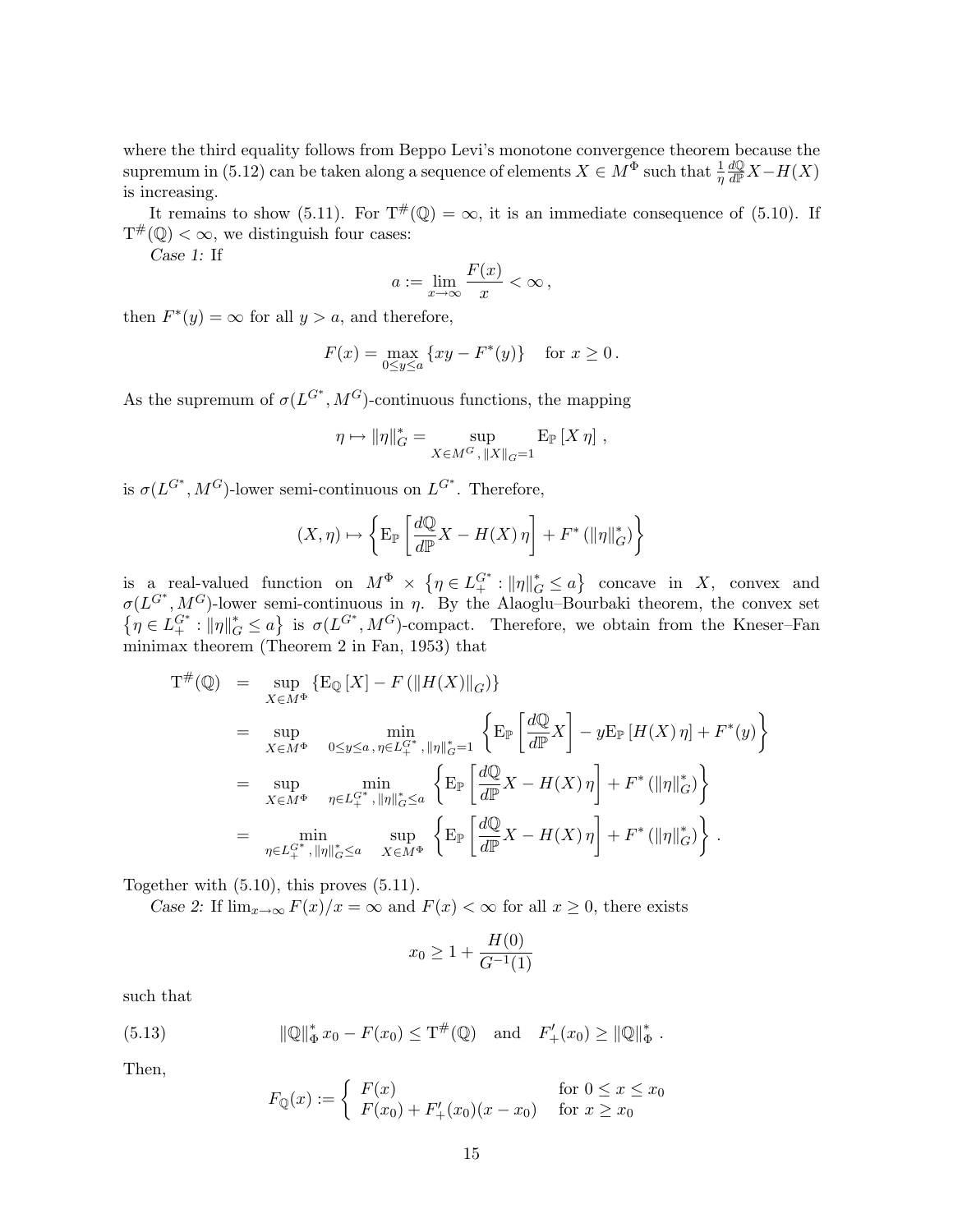is an increasing, convex function that is dominated by  $F$  and satisfies

$$
a_{\mathbb{Q}} := \lim_{x \to \infty} \frac{F_{\mathbb{Q}}(x)}{x} = F'_{+}(x_0) < \infty \, .
$$

For  $X \in M^{\Phi}$  with  $||H(X)||_G \ge x_0$ , we obtain from Lemma 5.1(ii) and (5.13) that

$$
\begin{aligned}\n\mathcal{E}_{\mathbb{Q}}[X] - F_{\mathbb{Q}} \left( \|H(X)\|_{G} \right) \\
&\leq \|\mathbb{Q}\|_{\Phi}^{*} \|X^{+}\|_{\Phi} - F_{\mathbb{Q}} \left( \|H(X)\|_{G} \right) \\
&\leq \|\mathbb{Q}\|_{\Phi}^{*} \|H(X)\|_{G} - F_{\mathbb{Q}} \left( \|H(X)\|_{G} \right) \\
&= \|\mathbb{Q}\|_{\Phi}^{*} x_{0} - F (x_{0}) + \left\{ \|\mathbb{Q}\|_{\Phi}^{*} - F'_{+}(x_{0}) \right\} \left\{ \|H(X)\|_{G} - x_{0} \right\} \\
&\leq \|\mathbb{Q}\|_{\Phi}^{*} x_{0} - F (x_{0}) \leq T^{\#}(\mathbb{Q})\n\end{aligned}
$$

Since  $F_{\mathbb{Q}} = F$  on  $[0, x_0]$  and  $F_{\mathbb{Q}} \leq F$  on  $(x_0, \infty)$ , this implies

$$
\mathrm{T}^{\#}(\mathbb{Q}) = \sup_{X \in M^{\Phi}} \left\{ \mathrm{E}_{\mathbb{Q}} \left[ X \right] - F_{\mathbb{Q}} \left( \left\| H(X) \right\|_{G} \right) \right\},\,
$$

and it follows from Case 1 that

$$
T^{\#}(\mathbb{Q}) = \min_{\eta \in L_{+}^{G^{*}}, \|\eta\|_{G}^{*} \leq a_{\mathbb{Q}}} \quad \sup_{X \in M^{\Phi}} \left\{ E_{\mathbb{P}} \left[ \frac{d\mathbb{Q}}{d\mathbb{P}} X - H(X) \eta \right] + F_{\mathbb{Q}}^{*} (\|\eta\|_{G}^{*}) \right\}
$$
  

$$
\geq \min_{\eta \in L_{+}^{G^{*}}, \|\eta\|_{G}^{*} \leq a_{\mathbb{Q}}} \quad \sup_{X \in M^{\Phi}} \left\{ E_{\mathbb{P}} \left[ \frac{d\mathbb{Q}}{d\mathbb{P}} X - H(X) \eta \right] + F^{*} (\|\eta\|_{G}^{*}) \right\},
$$

which together with  $(5.10)$ , proves  $(5.11)$ .

Case 3: If

$$
1 + \frac{H(0)}{G^{-1}(1)} \le z_F := \sup \{ x \ge 0 : F(x) < \infty \} < \infty
$$

we set

(5.14) 
$$
y_0 := F'_{-}(z_F) \vee \left(\frac{\|\mathbb{Q}\|_{\Phi}^* z_F}{z_F - H(0)/G^{-1}(1)}\right).
$$

Then

$$
F_{\mathbb{Q}}(x) := \begin{cases} F(x) & \text{for } 0 \le x \le z_F \\ F(z_F) + y_0 (x - F(z_F)) & \text{for } x \ge z_F \end{cases}
$$

is an increasing, convex function that is dominated by  $F$  and satisfies

$$
a_{\mathbb{Q}} := \lim_{x \to \infty} \frac{F_{\mathbb{Q}}(x)}{x} = y_0 < \infty \, .
$$

Let  $X \in M^{\Phi}$  with  $||H(X)||_G > z_F$ . Since  $||H(\lambda X)||_G$  continuously tends to  $||H(0)||_G$  for  $\lambda \downarrow 0$ , it follows from convexity that there exists a  $\lambda \in (0,1)$  so that

$$
\lambda ||(H(X)||_G + (1 - \lambda) ||H(0)||_G \ge ||H(\lambda X)||_G = z_F > \frac{H(0)}{G^{-1}(1)} = ||H(0)||_G,
$$

and therefore,

$$
||H(X)||_G \geq \lambda^{-1} z_F - (\lambda^{-1} - 1) ||H(0)||_G.
$$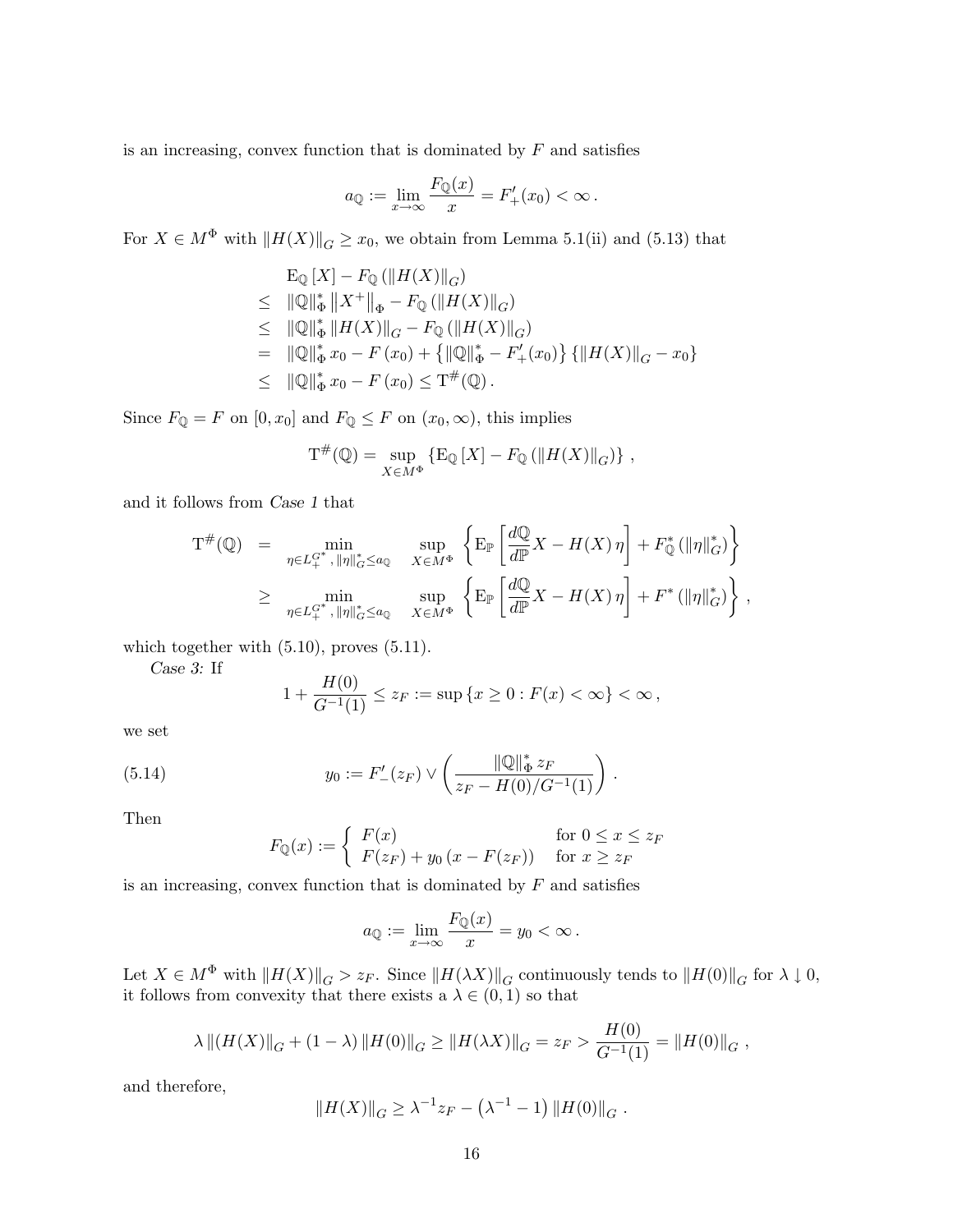Now we obtain from Lemma 5.1(ii) that

$$
\begin{aligned}\n&E_{\mathbb{Q}}[X] - F_{\mathbb{Q}}(\|H(X)\|_{G}) \\
&= E_{\mathbb{Q}}[\lambda X] - F_{\mathbb{Q}}(\|H(\lambda X)\|_{G}) + E_{\mathbb{Q}}[X - \lambda X] - \{F_{\mathbb{Q}}(\|H(X)\|_{G}) - F_{\mathbb{Q}}(\|H(\lambda X)\|_{G})\} \\
&\leq T^{\#}(\mathbb{Q}) + (\lambda^{-1} - 1) E_{\mathbb{Q}}[\lambda X] - y_{0} \{\|H(X)\|_{G} - z_{F}\} \\
&\leq T^{\#}(\mathbb{Q}) + (\lambda^{-1} - 1) \|\mathbb{Q}\|_{\Phi}^{*} \|(\lambda X)^{+}\|_{\Phi} - y_{0} (\lambda^{-1} - 1) (z_{F} - \|H(0)\|_{G}) \\
&\leq T^{\#}(\mathbb{Q}) + (\lambda^{-1} - 1) (\|\mathbb{Q}\|_{\Phi}^{*} \|H(\lambda X)\|_{G} - y_{0} \{z_{F} - \|H(0)\|_{G}\}) \\
&= T^{\#}(\mathbb{Q}) + (\lambda^{-1} - 1) \left( \|\mathbb{Q}\|_{\Phi}^{*} z_{F} - y_{0} \left\{z_{F} - \frac{H(0)}{G^{-1}(1)}\right\} \right) \\
&\leq T^{\#}(\mathbb{Q})\n\end{aligned}
$$

by our choice of  $y_0$  (5.14). This shows that

$$
\mathcal{T}^{\#}(\mathbb{Q}) = \sup_{X \in M^{\Phi}} \left\{ \mathcal{E}_{\mathbb{Q}} \left[ X \right] - F_{\mathbb{Q}} \left( \left\| H(X) \right\|_{G} \right) \right\},\,
$$

and (5.11) follows as in Case 2.

Case 4: Finally, assume

$$
z_F = \sup \{x \ge 0 : F(x) < \infty\} < 1 + \frac{H(0)}{G^{-1}(1)}.
$$

By (FGH1), there exists  $x_0 \in \mathbb{R}$  such that

$$
||H(x_0)||_G = \frac{H(x_0)}{G^{-1}(1)} < z_F.
$$

Hence, there exists a constant  $c > 0$  so that

$$
1 + \|cH(x_0)\|_G \leq cz_F.
$$

Introduce the modified functions

$$
\tilde{F}(x) := F(x/c), \quad x \ge 0, \text{ and } \tilde{H}(x) := cH(x+x_0), \quad x \in \mathbb{R}.
$$

Then,  $\tilde{F}, G, \tilde{H}$  still satisfy the conditions (FGH1) and (FGH2). In addition,

$$
\sup \left\{ x \ge 0 : \tilde{F}(x) < \infty \right\} = c z_F \ge 1 + \| c H(x_0) \|_G = 1 + \frac{\tilde{H}(0)}{G^{-1}(1)} \, .
$$

Hence, it follows from Case 3 that the minimal penalty function of the shifted risk measure

$$
\tilde{T}(X) = \min_{s \in \mathbb{R}} \left\{ \tilde{F}\left( \left\| \tilde{H}(s - X) \right\|_{G} \right) - s \right\}
$$
\n
$$
= \min_{s \in \mathbb{R}} \left\{ F\left( \left\| H(s + x_{0} - X) \right\|_{G} \right) - s \right\}
$$
\n
$$
= T(X) + x_{0}
$$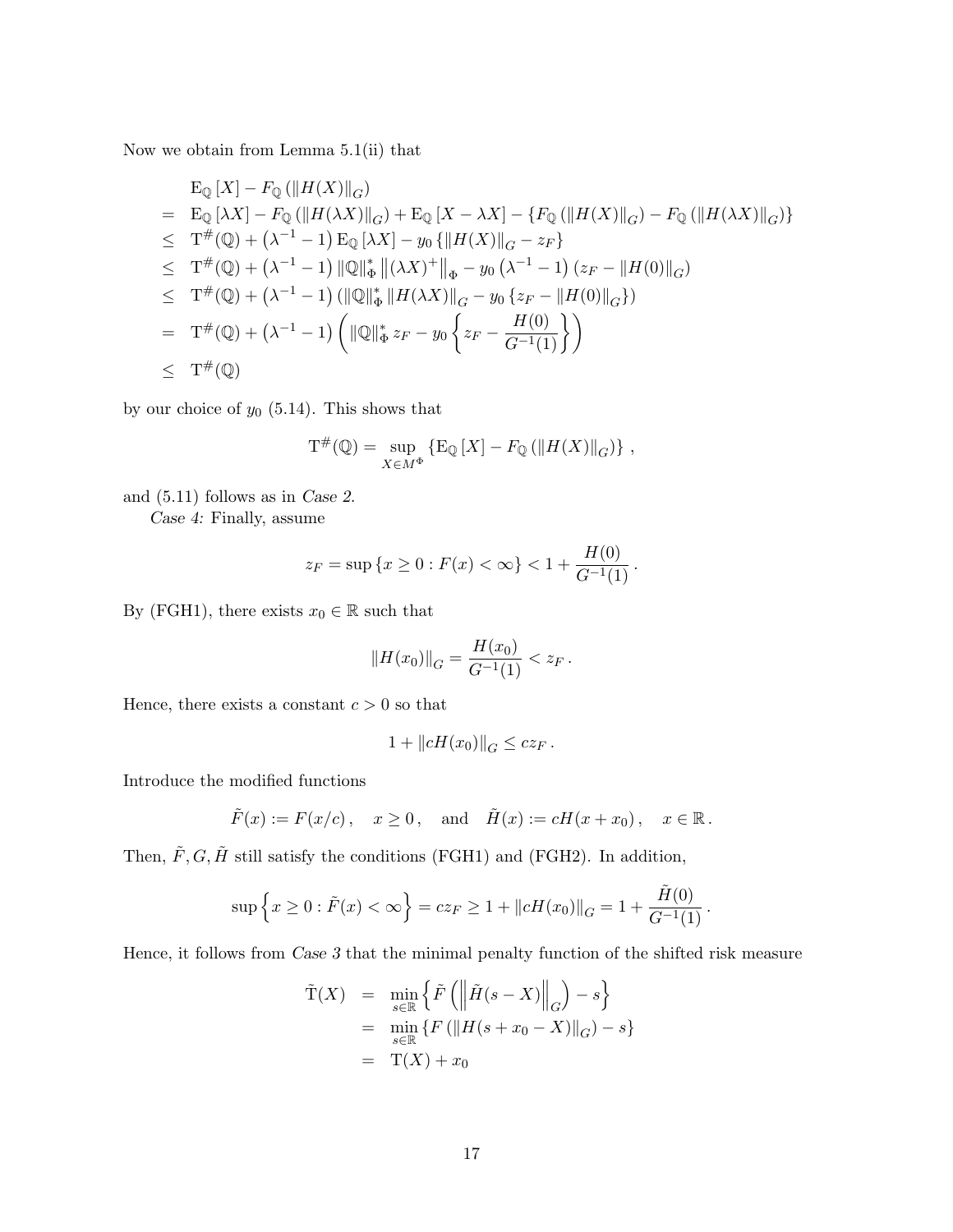is given by

$$
\tilde{T}^{\#}(\mathbb{Q}) = \min_{\eta \in L_{+}^{G^{*}}} \sup_{X \in M^{\Phi}} \left\{ \mathbf{E}_{\mathbb{P}} \left[ \frac{d\mathbb{Q}}{d\mathbb{P}} X - \tilde{H}(X) \eta \right] + \tilde{F}^{*} \left( \|\eta\|_{G}^{*} \right) \right\}
$$
\n
$$
= \min_{\eta \in L_{+}^{G^{*}}} \sup_{X \in M^{\Phi}} \left\{ \mathbf{E}_{\mathbb{P}} \left[ \frac{d\mathbb{Q}}{d\mathbb{P}} (X - x_{0}) - c H(X) \eta \right] + F^{*} \left( \|\mathbf{c}\eta\|_{G}^{*} \right) \right\}
$$
\n
$$
= \min_{\eta \in L_{+}^{G^{*}}} \sup_{X \in M^{\Phi}} \left\{ \mathbf{E}_{\mathbb{P}} \left[ \frac{d\mathbb{Q}}{d\mathbb{P}} X - H(X) \eta \right] + F^{*} \left( \|\eta\|_{G}^{*} \right) \right\} - x_{0},
$$

where we used the fact that  $\tilde{F}^*(y) = F^*(cy)$ . This shows that

$$
T^{\#}(\mathbb{Q}) = \sup_{X \in M^{\Phi}} \{ E_{\mathbb{Q}} [-X] - T(X) \} = \sup_{X \in M^{\Phi}} \left\{ E_{\mathbb{Q}} [-X] - \tilde{T}(X) \right\} + x_0 = \tilde{T}^{\#}(\mathbb{Q}) + x_0
$$
  
= 
$$
\min_{\eta \in L_+^{G^*}} \sup_{X \in M^{\Phi}} \left\{ E_{\mathbb{P}} \left[ \frac{d\mathbb{Q}}{d\mathbb{P}} X - H(X) \eta \right] + F^* (\|\eta\|_G^*) \right\}.
$$

In the next theorem we derive the optimal measure in the robust representation of T under differentiability assumptions. Since  $\Phi$ , F, G, H are convex, they possess subderivatives  $\varphi$ , f, g, h, that is,  $\varphi$  is a function from  $[0, \infty)$  to R such that

$$
\Phi(z) - \Phi(x) \ge (z - x)\varphi(x) \quad \text{for all } z, x \ge 0,
$$

and similarly for F, G and H. The functions  $\varphi$ , f, g, h are in general not unique. But in any case, they are increasing and therefore measurable. If the function F jumps to  $\infty$  at  $z_F < \infty$ , then f is only defined on the interval  $[0, z_F]$ . In the proof of Theorem 5.5 we make use of the following relations. They are special instances of Young's inequality.

$$
\Phi(x) \ge xy - \Psi(y) \quad \text{and} \quad \Phi(x) = \varphi(x)x - \Psi \circ \varphi(x), \quad x, y \ge 0
$$
  
\n
$$
F(x) \ge xy - F^*(y) \quad \text{and} \quad F(x) = f(x)x - F^* \circ f(x), \quad x \in [0, z_F], y \ge 0
$$
  
\n
$$
G(x) \ge xy - G^*(y) \quad \text{and} \quad G(x) = g(x)x - G^* \circ g(x), \quad x, y \ge 0
$$
  
\n
$$
H(x) \ge xy - H^*(y) \quad \text{and} \quad H(x) = h(x)x - H^* \circ h(x), \quad x \in \mathbb{R}, y \ge 0.
$$

We also need the following well-known result. For the convenience of the reader, we provide a short proof.

**Lemma 5.4** Let  $X \in M^{\Phi} \setminus \{0\}$ . Then the random variable

$$
Y:=\frac{\mathrm{sign}(X)\,\varphi\left(\frac{|X|}{\|X\|_\Phi}\right)}{\mathrm{E}_{\mathbb{P}}\left[\frac{|X|}{\|X\|_\Phi}\varphi\left(\frac{|X|}{\|X\|_\Phi}\right)\right]}
$$

belongs to  $L^{\Psi}$  and satisfies  $||Y||_{\Phi}^* = 1$  as well as  $E_{\mathbb{P}}[XY] = ||X||_{\Phi}$ .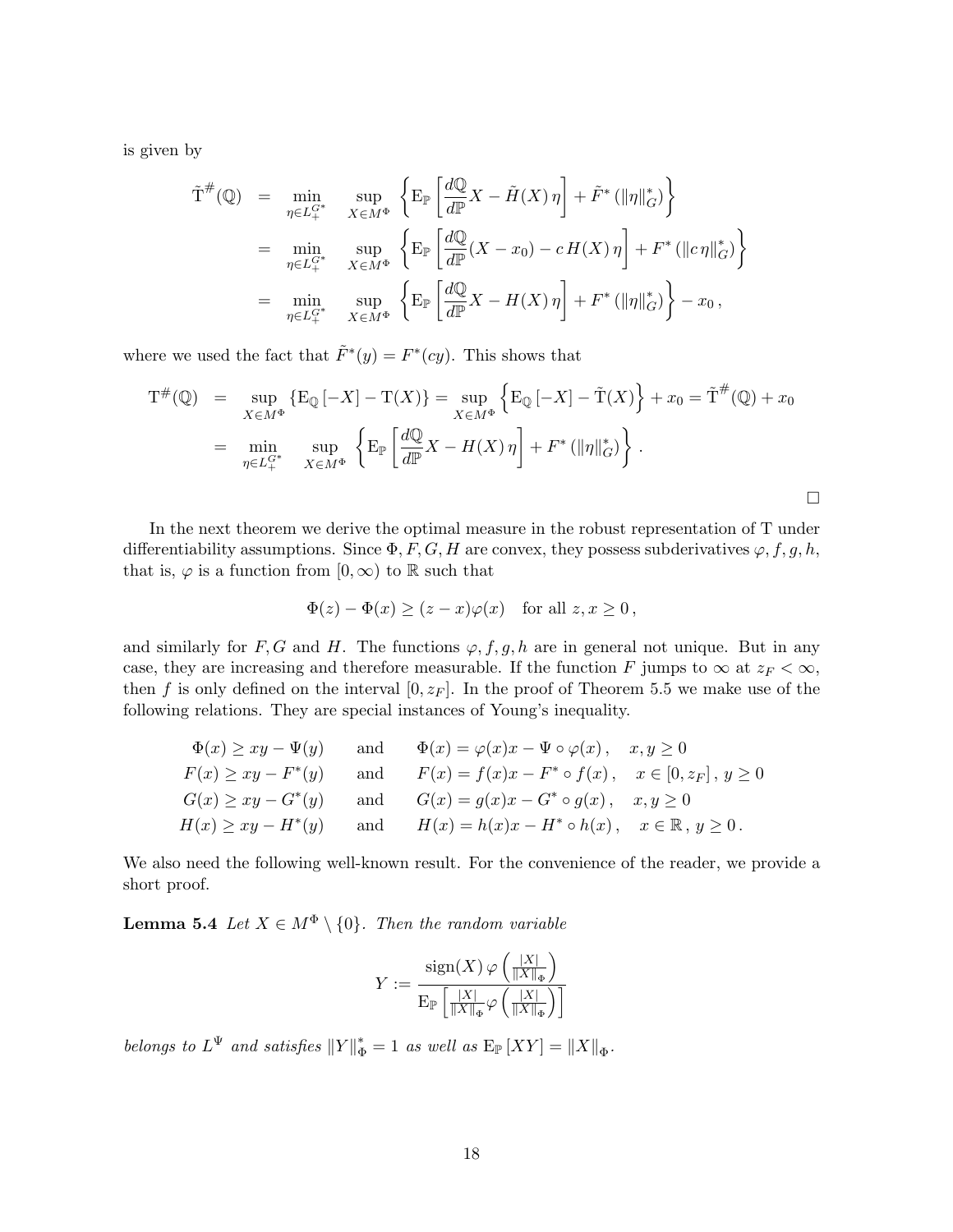*Proof.* Note that  $x\varphi(x) \leq \Phi(2x) - \Phi(x) \leq \Phi(2x)$  for all  $x \geq 0$ . Therefore,

$$
1 + \mathbf{E}_{\mathbb{P}}\left[\Psi \circ \varphi\left(\frac{|X|}{\|X\|_{\Phi}}\right)\right]
$$
  
\n
$$
= \mathbf{E}_{\mathbb{P}}\left[\Phi\left(\frac{|X|}{\|X\|_{\Phi}}\right)\right] + \mathbf{E}_{\mathbb{P}}\left[\Psi \circ \varphi\left(\frac{|X|}{\|X\|_{\Phi}}\right)\right]
$$
  
\n(5.15)  
\n
$$
= \mathbf{E}_{\mathbb{P}}\left[\frac{|X|}{\|X\|_{\Phi}}\varphi\left(\frac{|X|}{\|X\|_{\Phi}}\right)\right] \le \mathbf{E}_{\mathbb{P}}\left[\Phi\left(2\frac{|X|}{\|X\|_{\Phi}}\right)\right] < \infty.
$$

This shows that  $\varphi$  $\sqrt{|X|}$  $\left\Vert X\right\Vert _{\Phi}$ belongs to  $L^{\Psi}$ . Furthermore, we have

$$
\mathrm{E}_{\mathbb{P}}\left[Z \; \varphi\left(\frac{|X|}{\|X\|_{\Phi}}\right)\right] \leq \mathrm{E}_{\mathbb{P}}\left[\Phi\left(|Z|\right)\right] + \mathrm{E}_{\mathbb{P}}\left[\Psi\circ\varphi\left(\frac{|X|}{\|X\|_{\Phi}}\right)\right] \leq 1 + \mathrm{E}_{\mathbb{P}}\left[\Psi\circ\varphi\left(\frac{|X|}{\|X\|_{\Phi}}\right)\right] \; .
$$

for all  $Z \in L^{\Phi}$  with  $||Z||_{\Phi} \leq 1$ . Together with (5.15), this implies

$$
\left\|\varphi\left(\frac{|X|}{\|X\|_\Phi}\right)\right\|_\Phi^* = \mathrm{E}_{\mathbb{P}}\left[\frac{|X|}{\|X\|_\Phi} \; \varphi\left(\frac{|X|}{\|X\|_\Phi}\right)\right] \,,
$$

and therefore,  $||Y||_{\Phi}^* = 1$ .  $E_{\mathbb{P}}[XY] = ||X||_{\Phi}$  is clear.

**Theorem 5.5** Assume (FGH1) and (FGH2). Let  $X \in M^{\Phi}$  and  $s_X \in \mathbb{R}$  such that

$$
T(X) = F(||H(s_X - X)||_G) - s_X.
$$

If the mapping

$$
s \mapsto F\left(\left\|H(s - X)\right\|_{G}\right)
$$

is differentiable at  $s_X$ , then

$$
\mathrm{T}(X) = E_{\mathbb{Q}_X}[-X] - \mathrm{T}^{\#}(\mathbb{Q}_X)
$$

for the probability measure  $\mathbb{Q}_X \in \mathcal{D}^{\Psi}$  given by

$$
\frac{dQ_X}{d\mathbb{P}} = \frac{g\left(\frac{H(s_X - X)}{\|H(s_X - X)\|_G}\right)h(s_X - X)}{\mathbb{E}_{\mathbb{P}}\left[g\left(\frac{H(s_X - X)}{\|H(s_X - X)\|_G}\right)h(s_X - X)\right]}.
$$

Furthermore,

$$
\mathbf{T}^{\#}(\mathbb{Q}_X) = \mathrm{E}_{\mathbb{P}}\left[\eta H^*\left(\frac{1}{\eta}\frac{d\mathbb{Q}_X}{d\mathbb{P}}\right)\right] + F^*\left(\|\eta\|_G^*\right)
$$

for

$$
\eta = \frac{g\left(\frac{H(s_X - X)}{\|H(s_X - X)\|_G}\right)}{\mathbb{E}_{\mathbb{P}}\left[g\left(\frac{H(s_X - X)}{\|H(s_X - X)\|_G}\right)h(s_X - X)\right]} \in L^{G^*},
$$

and

$$
\|\eta\|_G^* = f(\|H(s_X - X)\|_G),
$$

where  $\frac{1}{\eta} \frac{d\mathbb{Q}_X}{d\mathbb{P}}$  is understood to be 0 on the set  $\{d\mathbb{Q}_X/d\mathbb{P} = 0\}.$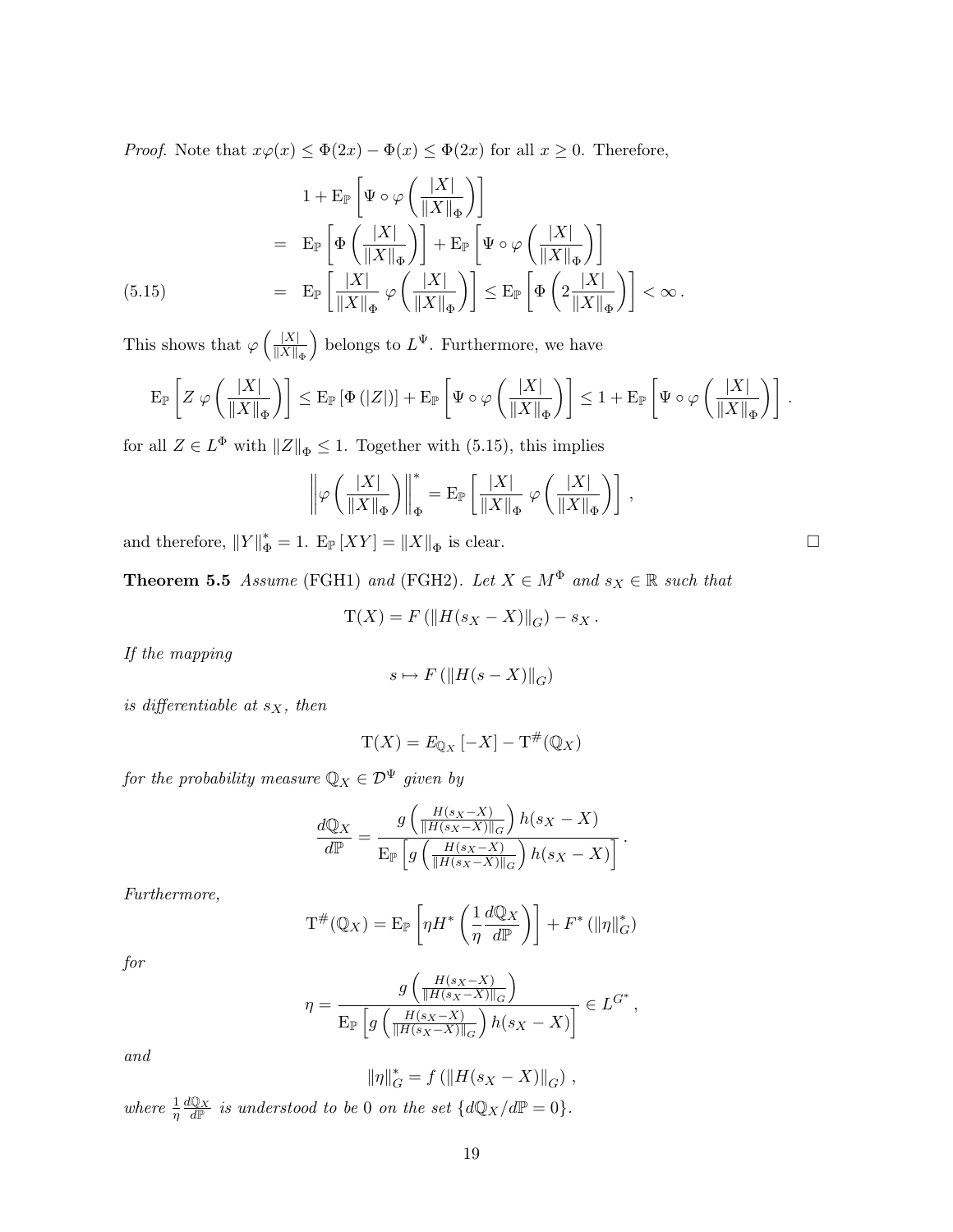Proof. Denote

$$
x_0 := \|H(s_X - X)\|_G
$$
  
\n
$$
Y := \frac{g\left(\frac{H(s_X - X)}{\|H(s_X - X)\|_G}\right)}{\mathbb{E}_{\mathbb{P}}\left[\frac{H(s_X - X)}{\|H(s_X - X)\|_G}g\left(\frac{H(s_X - X)}{\|H(s_X - X)\|_G}\right)\right]}
$$
  
\n
$$
\zeta := h(s_X - X).
$$

We first show that the random variable  $Y \zeta$  belongs to  $L^{\Psi}$ . This follows if we can show that

(5.16) 
$$
\mathbf{E}_{\mathbb{P}}\left[Y\zeta Z\right]<\infty \quad \text{for all } Z\in M_{+}^{\Phi}.
$$

Indeed, if (5.16) holds, then  $Z \mapsto E_{\mathbb{P}}[Y \zeta Z]$  is a positive linear functional from  $M^{\Phi}$  to  $\mathbb{R}$ . By Theorem 4.2(i), it must be continuous. Hence,  $Y \zeta \in L^{\Psi}$  since  $(L^{\Psi}, \| \|_{\mathfrak{a}}^{\mathfrak{h}})$  $_{\Phi}^*$ ) is the norm dual of  $(M^{\Phi}, \|\cdot\|_{\Phi})$ . To show (5.16), we note that  $s_X - X + sx_0Z$  is in  $M^{\Phi}$  for all  $s \in \mathbb{R}$ . Therefore, it follows from Lemma 5.1(i) that  $H(s_X - X + sx_0Z)/x_0$  is in  $M<sup>G</sup>$  for all s. Hence, by convexity, we obtain

$$
\mathbf{E}_{\mathbb{P}}\left[g\left(\frac{H(s_X - X)}{x_0}\right)h(s_X - X)Z\right]
$$
  

$$
\leq \mathbf{E}_{\mathbb{P}}\left[G\left(\frac{H(s_X - X + x_0Z)}{x_0}\right) - G\left(\frac{H(s_X - X)}{x_0}\right)\right] < \infty,
$$

and (5.16) is proved. Moreover, since  $H(s_X - X)$  belongs to  $M<sup>G</sup>$ , it follows from Lemma 5.4 that

(5.17) 
$$
Y
$$
 is in  $L^{G^*}$ ,  $||Y||_G^* = 1$ , and  $E_{\mathbb{P}}[H(s_X - X)Y] = ||H(s_X - X)||_G$ .

Thus, we get for all  $s \in \mathbb{R}$ ,

(5.18) 
$$
F(||H(s - X)||_G) - s
$$
  
\n
$$
\geq f(x_0) ||H(s - X)||_G - F^* \circ f(x_0) - s
$$
  
\n
$$
\geq f(x_0) \mathbb{E}_{\mathbb{P}} [H(s - X)Y] - F^* \circ f(x_0) - s
$$
  
\n
$$
\geq f(x_0) \mathbb{E}_{\mathbb{P}} [\{(s - X) - H^*(\zeta)\}Y] - F^* \circ f(x_0) - s
$$
  
\n(5.19) 
$$
= \mathbb{E}_{\mathbb{P}} [f(x_0) Y \zeta (s - X)] - \mathbb{E}_{\mathbb{P}} [f(x_0) Y H^*(\zeta)] - F^* \circ f(x_0) - s,
$$

with equality for  $s = s_X$ . (5.19) is an affine function of s which is below the convex function (5.18). For  $s = s_X$ , the two are equal, and by assumption, (5.18) takes its minimum and is differentiable at  $s_X$ . Therefore, (5.19) must be constant in s. This shows that  $\frac{dQ_X}{dP} := f(x_0) Y \zeta$ defines a probability measure  $\mathbb{Q}_X \in \mathcal{D}^{\Psi}$ . It can be written as

$$
\frac{dQ_X}{d\mathbb{P}} = \frac{g\left(\frac{H(s_X - X)}{\|H(s_X - X)\|_G}\right)h(s_X - X)}{\mathbb{E}_{\mathbb{P}}\left[g\left(\frac{H(s_X - X)}{\|H(s_X - X)\|_G}\right)h(s_X - X)\right]},
$$

which implies

$$
f(x_0) = \frac{\mathcal{E}_{\mathbb{P}}\left[\frac{H(s_X - X)}{\|H(s_X - X)\|_G}g\left(\frac{H(s_X - X)}{\|H(s_X - X)\|_G}\right)\right]}{\mathcal{E}_{\mathbb{P}}\left[g\left(\frac{H(s_X - X)}{\|H(s_X - X)\|_G}\right)h(s_X - X)\right]}.
$$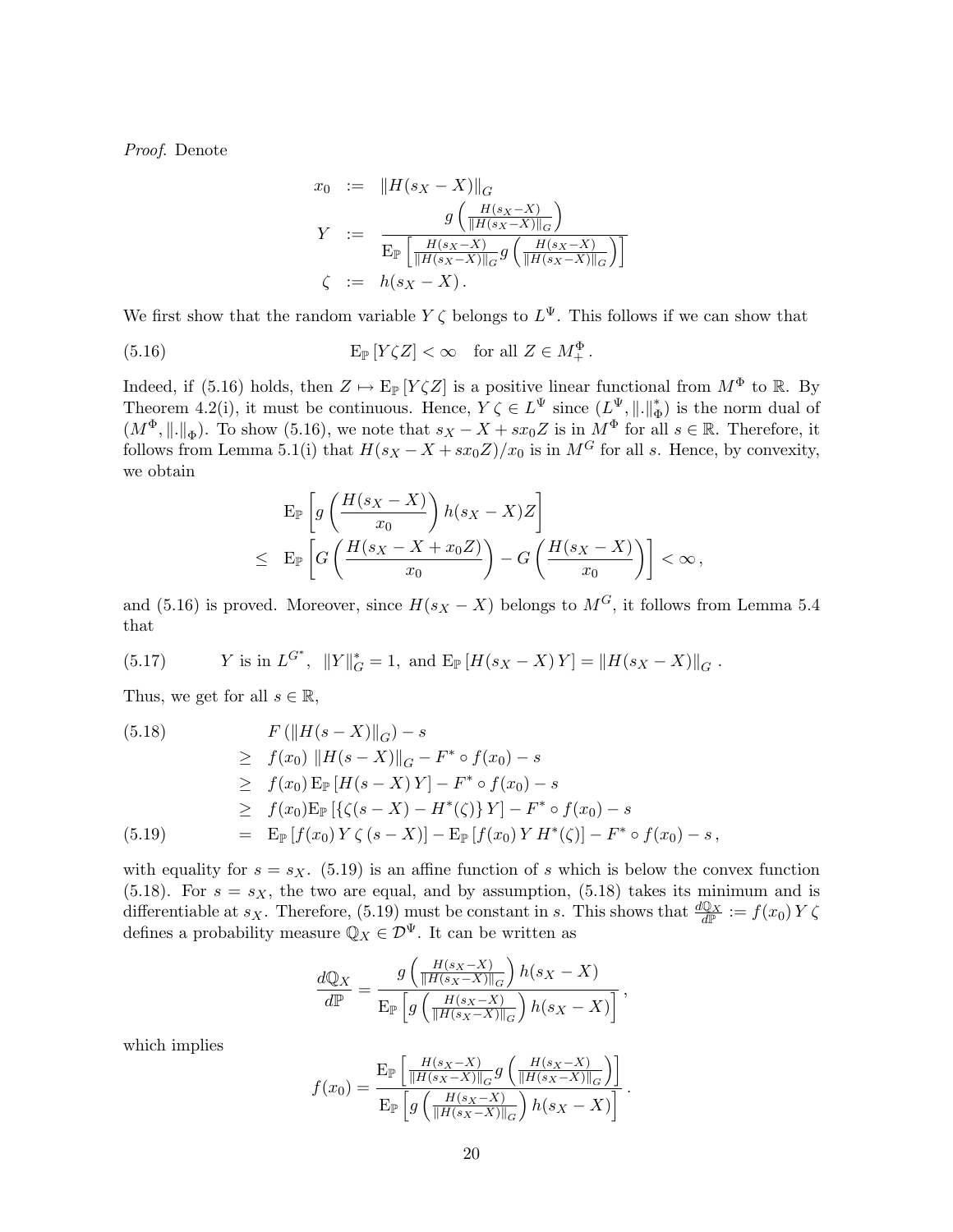Hence,

$$
\eta := \frac{g\left(\frac{H(s_X - X)}{\|H(s_X - X)\|_G}\right)}{\mathbb{E}_{\mathbb{P}}\left[g\left(\frac{H(s_X - X)}{\|H(s_X - X)\|_G}\right)h(s_X - X)\right]} = f(x_0)Y,
$$

and it follows from (5.17) that  $\eta$  is in  $L^{G^*}$  with norm  $\|\eta\|_G^* = f(x_0)$  and  $\frac{1}{\eta} \frac{dQ_X}{dP} = \zeta$ . By (5.19), we have

$$
\mathcal{T}(X) = F(||H(s_X - X)||_G) - s_X = \mathcal{E}_{\mathbb{Q}_X}[-X] - \mathcal{E}_{\mathbb{P}}\left[\eta H^*\left(\frac{1}{\eta}\frac{d\mathbb{Q}_X}{d\mathbb{P}}\right)\right] - F^*(||\eta||_G^*).
$$

Thus, it follows from Theorem 5.3 and the definition (4.2) of the minimal penalty function that

$$
\mathrm{T}^{\#}(\mathbb{Q}_X) \leq \mathrm{E}_{\mathbb{P}}\left[\eta H^*\left(\frac{1}{\eta} \frac{d\mathbb{Q}_X}{d\mathbb{P}}\right)\right] + F^*\left(\|\eta\|_G^*\right) = \mathrm{E}_{\mathbb{Q}_X}\left[-X\right] - \mathrm{T}(X) \leq \mathrm{T}^{\#}(\mathbb{Q}_X),
$$

and the proof is complete.  $\Box$ 

### 5.3 Special cases of transformed norm risk measures

### 5.3.1  $H(x) = x^+$

If the function H is of the form  $H(x) = x^+$ , then

(5.20) 
$$
T(X) = \min_{s \in \mathbb{R}} \{ F (|| (s - X)^{+} ||_{G}) - s \}
$$

is a measure of the shortfalls  $(s - X)^+$ ,  $s \in \mathbb{R}$ , the function  $\Phi$  equals G, and

$$
H^*(y) = \begin{cases} 0 & \text{if } 0 \le y \le 1 \\ \infty & \text{if } y > 1 \end{cases}
$$

.

.

Therefore, it follows from Theorem 5.3 that  $T^{\#}(\mathbb{Q}) = F^* (\|\mathbb{Q}\|_{G}^*)$ . Moreover, if

$$
T(X) = F(||(s_X - X)^+||_G) - s_X
$$

for some  $s_X \in \mathbb{R}$  and  $s \mapsto F(\|(s - X)^+\|_G)$  is differentiable at  $s_X$ , then it follows from Theorem 5.5 that

$$
\mathrm{T}(X) = \mathrm{E}_{\mathbb{Q}_X}[-X] - \mathrm{T}^{\#}(\mathbb{Q}_X)
$$

for

$$
\frac{d\mathbb{Q}_X}{d\mathbb{P}} = \frac{g\left(\frac{(s_X - X)^+}{\|(s_X - X)^+\|_G}\right)1_{\{X < s_X\}}}{\mathbb{E}_{\mathbb{P}}\left[g\left(\frac{(s_X - X)^+}{\|(s_X - X)^+\|_G}\right)1_{\{X < s_X\}}\right]},
$$

and

$$
T^{\#}(\mathbb{Q}_X) = F^* \left( \|\mathbb{Q}_X\|_G^* \right) = F^* \circ f \left( \left\| (s_X - X)^+ \right\|_G \right)
$$

If  $F(x) = \frac{1}{\alpha}x^{\beta}$  and  $G(x) = x^{p}$  for parameters  $(\alpha, \beta, p)$  in  $(0, 1) \times \{1\} \times [1, \infty)$  or  $(0, \infty) \times$  $(1, \infty) \times [1, \infty)$ , then  $(5.20)$  becomes

(5.21) 
$$
T(X) = \min_{s \in \mathbb{R}} \left\{ \frac{1}{\alpha} ||(s - X)^{+}||_{p}^{\beta} - s \right\}.
$$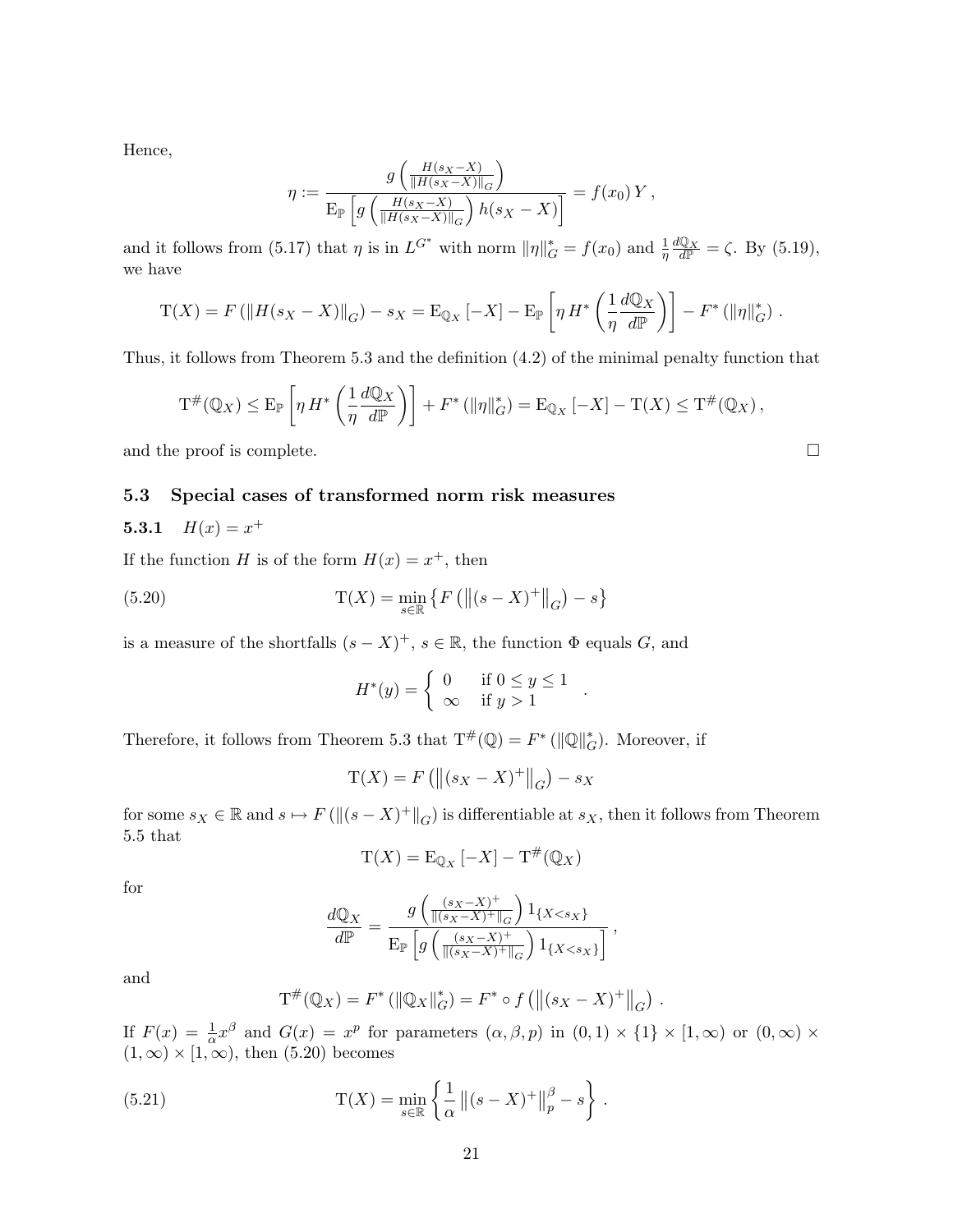For  $(\alpha, \beta, p) \in (0, 1) \times \{1\} \times [1, \infty)$ , (5.21) is a coherent risk measure on  $L^p$  with minimal penalty function

$$
\mathcal{T}^{\#}(\mathbb{Q}) = \begin{cases} 0 & \text{if } \|\mathbb{Q}\|_{q} \leq \frac{1}{\alpha} \\ \infty & \text{if } \|\mathbb{Q}\|_{q} > \frac{1}{\alpha} \end{cases}, \text{ where } q = \frac{p}{p-1} \in (1, \infty].
$$

In particular, for  $\beta = p = 1$ , (5.21) is the so called Conditional-Value-at-Risk or Average-Valueat-Risk; see Rockafellar and Uryasev (2000, 2002) or Föllmer and Schied (2004).

If  $(\alpha, \beta, p) \in (0, \infty) \times (1, \infty) \times [1, \infty)$ , then  $(5.21)$  is a convex monetary risk measure on  $L^p$ with

$$
T^{\#}(\mathbb{Q}) = c \|\mathbb{Q}\|_q^d
$$
, where  $q = \frac{p}{p-1}$ ,  $d = \frac{\beta}{\beta - 1}$ ,  $c = \alpha^{d-1}\beta^{1-d}d^{-1}$ .

5.3.2  $G(x) = x$ :

For  $G(x) = x$ , we have  $\Phi(x) = H(x) - H(0)$ ,  $M^G = L^1$ ,  $L^{G^*} = L^{\infty}$  and the conditions (FGH1) and (FGH2) reduce to

(FH1) 
$$
F(H(x) + \varepsilon) < \infty
$$
 for some  $x \in \mathbb{R}$  and  $\varepsilon > 0$   
(FH2)  $\lim_{x \to \infty} \{ F \circ H(x) - x \} = \infty$ .

The corresponding transformed norm risk measure is of the form

$$
T(X) = \min_{s \in \mathbb{R}} \left\{ F \left( E_{\mathbb{P}} \left[ H(s - X) \right] \right) - s \right\},\,
$$

and if follows from Theorem 5.3 that

$$
T^{\#}(\mathbb{Q}) = \min_{\eta \in L^{\infty}_{+}, \eta \gg \mathbb{Q}} \left\{ E_{\mathbb{P}} \left[ \eta H^* \left( \frac{1}{\eta} \frac{d\mathbb{Q}}{d\mathbb{P}} \right) \right] + F^* \left( \|\eta\|_{\infty} \right) \right\}
$$
  
= 
$$
\min_{y \in \mathbb{R}, y > 0} \left\{ E_{\mathbb{P}} \left[ y H^* \left( \frac{1}{y} \frac{d\mathbb{Q}}{d\mathbb{P}} \right) \right] + F^*(y) \right\},
$$

where the second equality holds because  $yH$  is increasing, and  $(yH)^* = yH^*$  $\overline{1}$ .  $\overline{y}$ ´ decreasing in  $y > 0$ . If

$$
T(X) = F(E_{\mathbb{P}}[H(s_X - X)]) - s_X
$$

for some  $s_X \in \mathbb{R}$  and the mapping  $s \mapsto F(\mathbb{E}_{\mathbb{P}}[H(s - X)])$  is differentiable at  $s_X$ , then it follows from Theorem 5.5 that

$$
\mathrm{T}(X) = \mathrm{E}_{\mathbb{Q}_X}[-X] - \mathrm{T}^{\#}(\mathbb{Q}_X)
$$

for the measure  $\mathbb{Q}_X \in \mathcal{D}^{\Psi}$  given by

$$
\frac{dQ_X}{dP} = \frac{h(s_X - X)}{\mathop{\mathrm{E}}\limits_{P} [h(s_X - X)]}.
$$

and

$$
\mathcal{T}^{\#}(\mathbb{Q}_X) = \mathcal{E}_{\mathbb{P}}\left[\frac{H^*\left(h(s_X - X)\right)}{\mathcal{E}_{\mathbb{P}}\left[h(s_X - X)\right]}\right] + F^*\left(\frac{1}{\mathcal{E}_{\mathbb{P}}\left[h(s_X - X)\right]}\right).
$$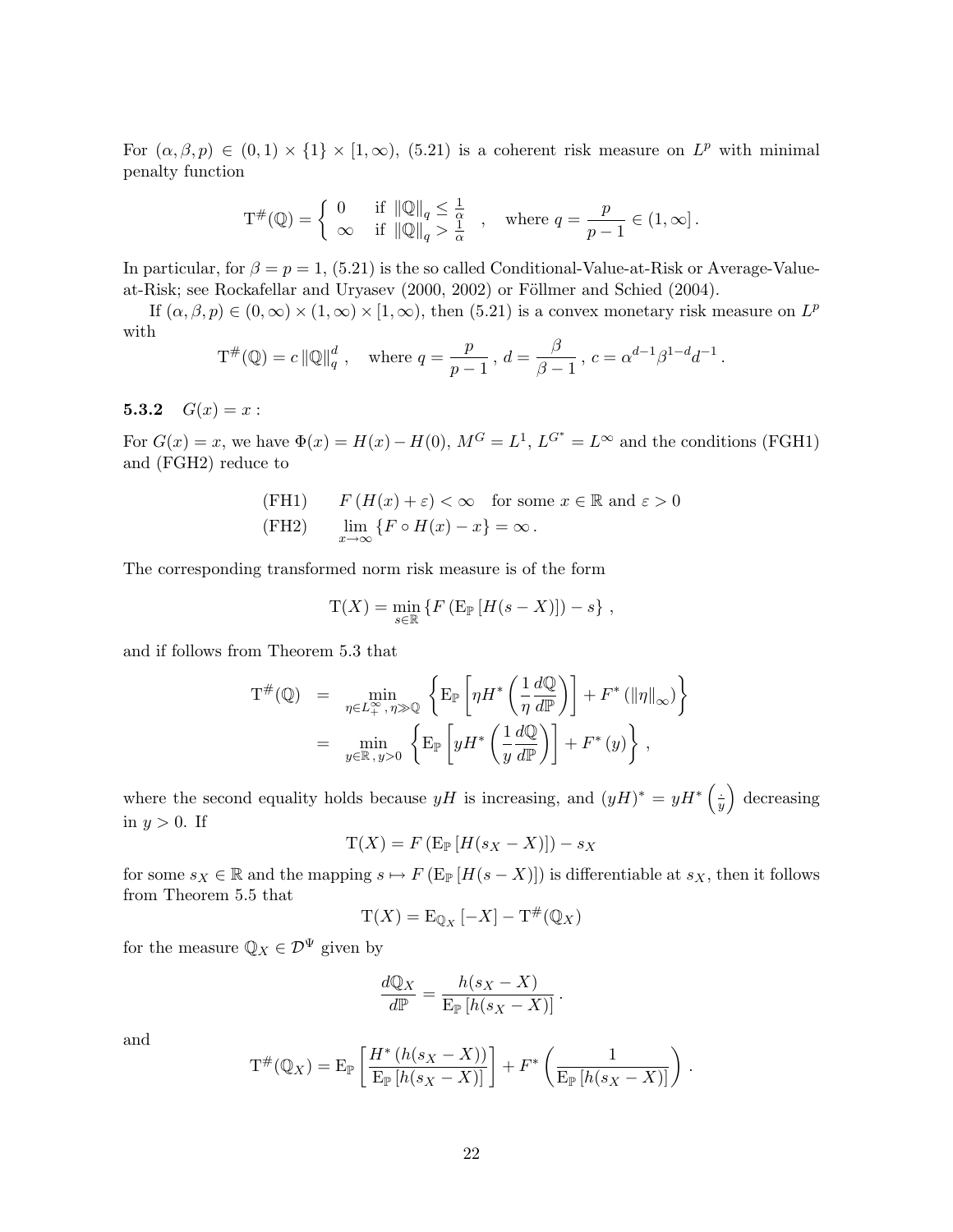### 5.4 Transformed loss risk measures

For  $F(x) = G(x) = x$ , the transformed norm risk measure T reduces to a transformed loss risk measure of the form

(5.22) 
$$
L(X) = \min_{s \in \mathbb{R}} \left\{ E_{\mathbb{P}} \left[ H(s - X) \right] - s \right\}
$$

on the space  $M^{\Phi}$  for  $\Phi(x) = H(x) - H(0)$ . But now, we can relax the restrictions on H a bit. Instead of requiring it to be non-negative and satisfying (FGH2), we can assume that it is an increasing, convex function from  $\mathbb R$  to  $\mathbb R$  such that

(H) 
$$
\lim_{|x| \to \infty} \{H(x) - x\} = \infty.
$$

Then, (5.22) is still a real-valued convex monetary risk measure on  $M^{\Phi}$ . By (5.2), we obtain for  $\mathbb{Q} \in \mathcal{D}^{\Psi}$ ,

$$
L^{\#}(\mathbb{Q}) = \sup_{X \in M^{\Phi}} \left\{ E_{\mathbb{P}} \left[ \frac{d\mathbb{Q}}{d\mathbb{P}} X \right] - E_{\mathbb{P}} \left[ H(X) \right] \right\}
$$
  
(5.23)  

$$
= E_{\mathbb{P}} \left[ \sup_{X \in M^{\Phi}} \left\{ \frac{d\mathbb{Q}}{d\mathbb{P}} X - H(X) \right\} \right] = E_{\mathbb{P}} \left[ H^* \left( \frac{d\mathbb{Q}}{d\mathbb{P}} \right) \right].
$$

The second equality follows from Beppo Levi's monotone convergence theorem because the supremum can be taken along a sequence of X such that  $\frac{dQ}{dP}X - H(X)$  is increasing.

If  $X \in M^{\Phi}$  and  $s_X \in \mathbb{R}$  are such that  $L(X) = E_{\mathbb{P}}[\tilde{H}(s_X - X)] - s_X$  and the mapping  $s \mapsto E_{\mathbb{P}}[H(s-X)]$  is differentiable at  $s_X$ , a simplified version of the proof of Theorem 5.5 yields that  $\overline{10}$ 

$$
\frac{dQ_X}{dP} = h(s_X - X)
$$

defines a probability measure  $\mathbb{Q}_X$  in  $\mathcal{D}^{\Psi}$  which satisfies

$$
L(X) = E_{\mathbb{Q}_X} [-X] - L^{\#}(\mathbb{Q}_X),
$$

and

$$
L^{\#}(\mathbb{Q}_X) = \mathrm{E}_{\mathbb{P}}\left[H^*\left(h(s_X - X)\right)\right].
$$

If  $H^*(1) = 0$ , the last expression in (5.23) is an f-divergence after Csiszar (1967) and can be interpreted as a distance between  $\mathbb Q$  and  $\mathbb P$ . Duality results similar to (5.23) have been proved in Ben-Tal and Teboulle (1987) and Schied (2007).

If, for example,

$$
H(x) = \frac{1}{\theta} \exp(\theta x - 1)
$$
 for a positive parameter  $\theta$ ,

then

$$
H^*(y) = \frac{1}{\theta} y \log(y) ,
$$

and (5.22) is the entropic risk measure

$$
\rho(X) = \frac{1}{\theta} \log \left( \operatorname{E}_{\mathbb{P}} \left[ \exp \left( -\theta X \right) \right] \right), \quad X \in M^{\Phi},
$$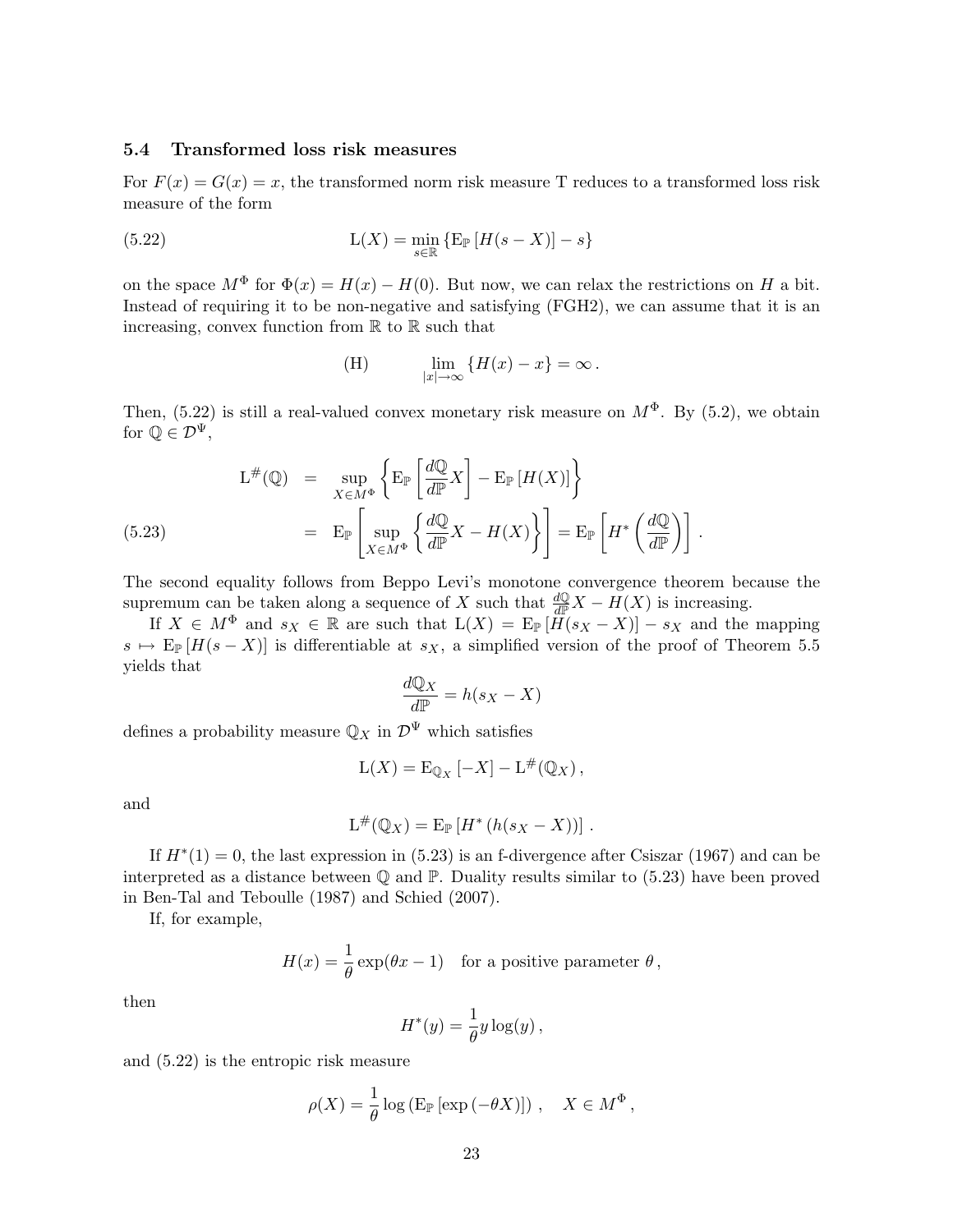whose minimal penalty function equals the relative entropy

$$
\rho^{\#}(\mathbb{Q}) = \frac{1}{\theta} \mathcal{E}_{\mathbb{P}} \left[ \frac{d\mathbb{Q}}{d\mathbb{P}} \log \left( \frac{d\mathbb{Q}}{d\mathbb{P}} \right) \right], \quad \mathbb{Q} \in \mathcal{D}^{\Psi}.
$$

If

 $H(x) = \frac{\theta}{2}(x^+)^2 + \frac{1}{2\theta}$  $\frac{1}{2\theta}$  for a positive parameter  $\theta$ ,

then

$$
H^*(y) = \frac{1}{2\theta}(y^2 - 1), \quad y \ge 0,
$$

and (5.22) is the negative of the monotone hull of a mean-variance preference functional

$$
\rho(X) = \min_{s \in \mathbb{R}} \left\{ \frac{\theta}{2} \mathbb{E}_{\mathbb{P}} \left[ \left( (s - X)^{+} \right)^{2} \right] - s \right\} + \frac{1}{2\theta},
$$

whose minimal penalty function is the Gini index

$$
\rho^{\#}(\mathbb{Q}) = \frac{1}{2\theta} \mathbf{E}_{\mathbb{P}} \left[ \left( \frac{d\mathbb{Q}}{d\mathbb{P}} \right)^2 - 1 \right] = \frac{1}{2\theta} \mathbf{E}_{\mathbb{P}} \left[ \left( \frac{d\mathbb{Q}}{d\mathbb{P}} - 1 \right)^2 \right];
$$

see, for instance, Maccheroni et al. (2007).

## References

Artzner, P., F. Delbaen, J.M. Eber, and D. Heath (1997): Thinking Coherently, RISK 10, November, 68–71.

Artzner, P., F. Delbaen, J.M. Eber, and D. Heath (1999): Coherent Measures of Risk, Math. Finance 9(3), 203–228.

Ben-Tal, A., and M. Teboulle (1986): Expected Utility, Penalty Functions, and Duality in Stochastic Nonlinear Programming, Man. Science 32(11), 1445–1466.

Ben-Tal, A., and M. Teboulle (1987): Penalty Functions and Duality in Stochastic Programming via Φ-Divergence Functionals, Math. Oper. Research 12, 224–240.

Biagini, S., and M. Frittelli (2006): On Continuity Properties and Dual Representation of Convex and Monotone Functionals on Frechet Lattices, Working Paper.

Carr, P., H. Geman, and D. Madan (2001): Pricing and hedging in incomplete markets, J. Fin. Econ. 62, 131–167.

Cheridito, P., F. Delbaen, and M. Kupper (2004): Coherent and Convex Monetary Risk Measures for Bounded Càdlàg Processes, Stoch. Proc. Appl.  $112(1)$ , 1–22.

Cheridito, P., F. Delbaen, and M. Kupper (2006): Coherent and Convex Monetary Risk Measures for Unbounded Càdlàg Processes, Finance and Stochastics  $10(3)$ ,  $427-448$ .

Cherny, A. (2006): Weighted V@R and its Properties, Finance and Stochastics 10(3), 367–393.

Csiszar, I. (1967): On Topological Properties of f-Divergences, Studia Sci. Math. Hungarica 2, 329–339.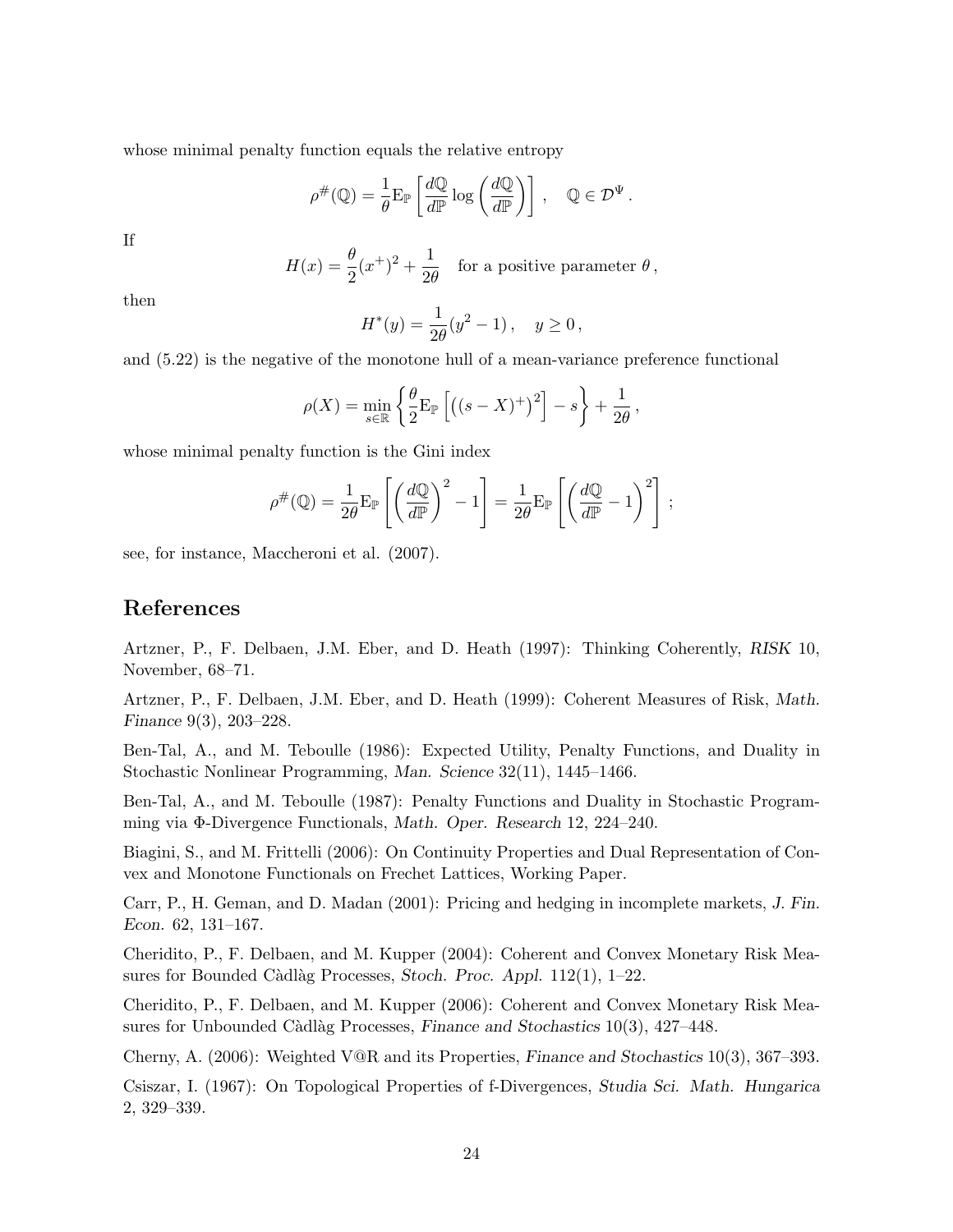Delbaen, F. (2000): Coherent Risk Measures, Cattedra Galileiana. Scuola Normale Superiore di Pisa.

Delbaen, F. (2002): Coherent Risk Measures on General Probability Spaces, Advances in Finance and Stochastics, 39–56, Springer-Verlag, Berlin.

Delbaen, F. (2006): Risk Measures for Non-Integrable Random Variables, Working Paper.

Edgar, G.A., and L. Sucheston (1992): Stopping Times and Directed Processes. Encyclopedia of Mathematics and its Applications, 47. Cambridge University Press, Cambridge.

Fan, K. (1953): Minimax Theorems, Proceedings of the National Academy of Sciences 39, 42–47.

Filipović, D., and M. Kupper (2007): Monotone and Cash-Invariant Convex Functions and Hulls, Insurance: Mathematics and Economics 41(1), 1–16.

Föllmer, H., and A. Schied (2002a): Convex Measures of Risk and Trading Constraints, Finance and Stochastics 6(4), 429–447.

Föllmer, H., and A. Schied (2002b): Robust Preferences and Convex Measures of Risk, Advances in Finance and Stochastics, 39–56, Springer-Verlag, Berlin.

Föllmer, H., and A. Schied, (2004): Stochastic Finance: An Introduction in Discrete Time. Second Revised and Extended Edition. de Gruyter Studies in Mathematics, 27. Walter de Gruyter & Co., Berlin.

Frittelli, M., and E. Rosazza Gianin (2002): Putting Order in Risk Measures, Journal of Banking and Finance 26(7), 1473–1486.

Frittelli, M., and E. Rosazza Gianin (2004): Dynamic Convex Risk Measures. Risk Measures for the 21st Century. John Wiley & Sons Ltd., Chichester.

Frittelli, M., and E. Rosazza Gianin (2005): Law Invariant Convex Risk Measures, Adv. Math. Econ. 7, 42–53.

Jaschke, S., and U. Küchler (2001): Coherent Risk Measures and Good Deal Bounds, Finance and Stochastics 5(2), 181–200.

Jouini, E., W. Schachermayer, and N. Touzi (2006): Law Invariant Risk Measures Have the Fatou Property, Advances in Mathematical Economics 9, 49–71.

Krätschmer, V. (2005): Robust Representation of Convex Risk measures by Probability Measures, Finance and Stochastics 9(4), 597–608.

Krokhmal, P.A., and R. Murphey (2006): Modeling and Implementation of Risk-Averse Preferences in Stochastic Programs Using Risk Measures, Robust Optimization-Directed Design, 95–116, Nonconvex Optim. Appl., 81, Springer, New York.

Kusuoka S. (2001): On Law-Invariant Coherent Risk Measures, Advances in Mathematical Economics 3, 83–95.

Maccheroni, F., M. Marinacci, A. Rustichini A., and M. Taboga (2007): Portfolio Selection with Monotone Mean-Variance Preferences, Working Paper.